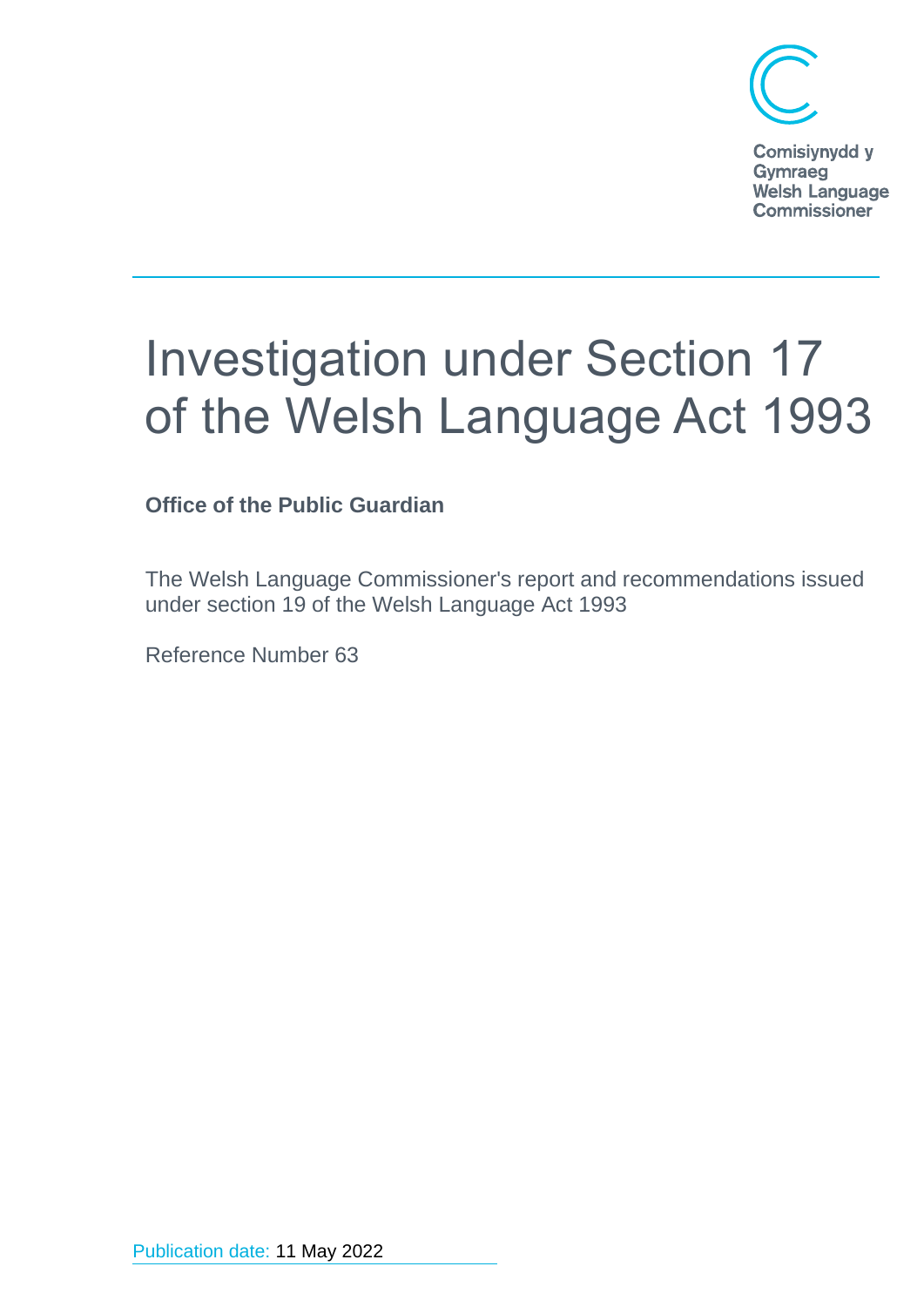

Comisiynydd y Gymraeg **Welsh Language Commissioner** 

## Background

The principal aim of the Welsh Language Commissioner, an independent body established by the Welsh Language (Wales) Measure 2011, is to promote and facilitate use of the Welsh language. This entails raising awareness of the official status of the Welsh language in Wales by imposing standards on organisations and reviewing and investigating compliance with the Measure and the Welsh Language Act 1993. This, in turn, will lead to the establishment of rights for Welsh speakers.

Two principles will underpin the work:

- **O** In Wales, the Welsh language should be treated no less favourably than the English language
- **O** Persons in Wales should be able to live their lives through the medium of the Welsh language if they choose to do so

Contact details:

- Phone: 0845 6033 221
- Email: [post@comisiynyddygymraeg.org](mailto:post@comisiynyddygymraeg.org)
- Website: [comisiynyddygymraeg.org](http://www.comisiynyddygymraeg.org/)

Welsh Language Commissioner Market Chambers 5–7 St Mary Street **Cardiff** CF10 1AT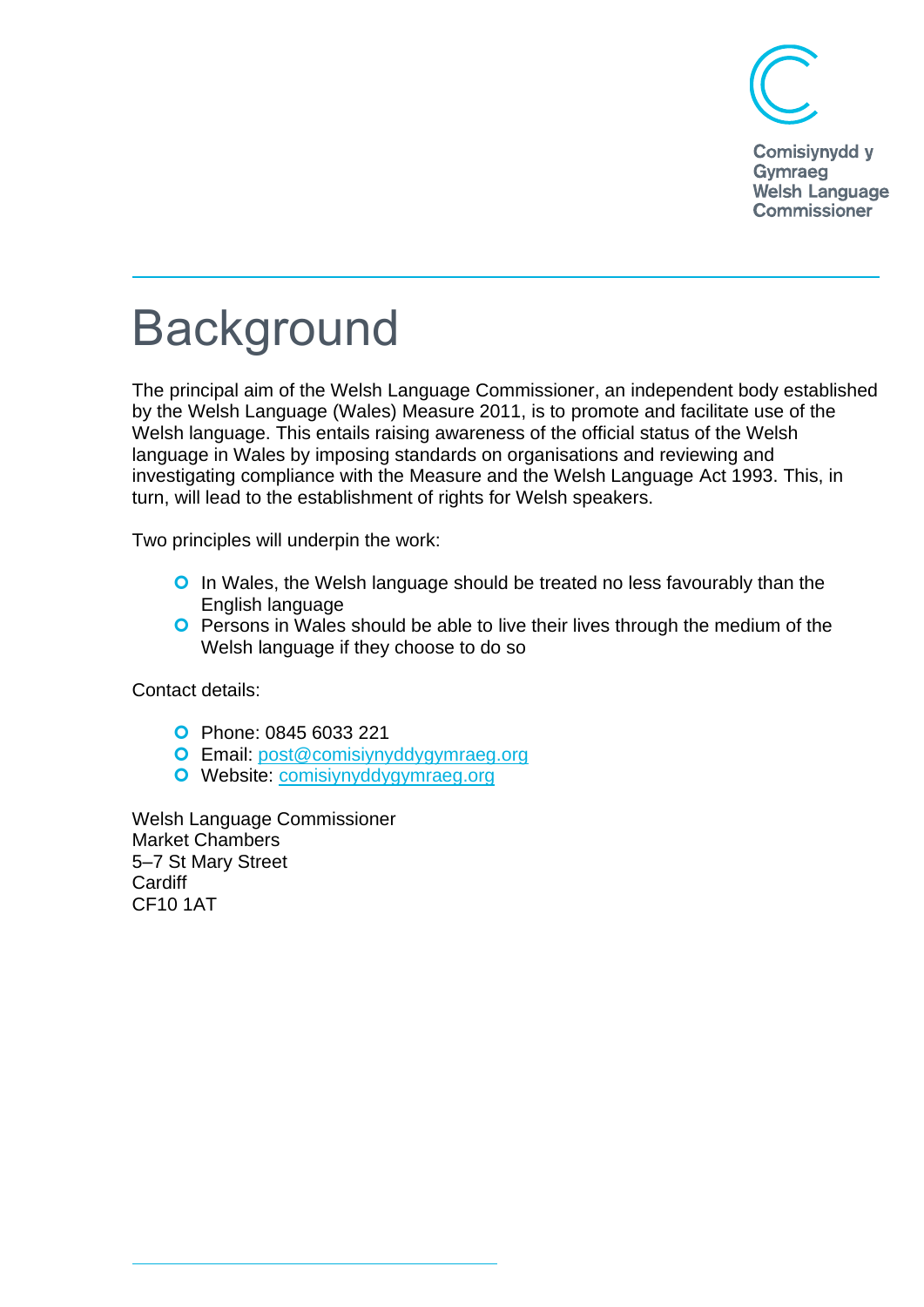### **Contents**

| $\mathbf{1}$   | <b>Context</b>                    | 1              |
|----------------|-----------------------------------|----------------|
| $2^{\circ}$    | <b>Basis of the investigation</b> | $\overline{2}$ |
| 3 <sup>1</sup> | The investigation                 | 4              |
| $\overline{4}$ | The evidence                      | 6              |
| 5              | <b>Conclusions</b>                | 13             |
| 6              | <b>Recommendations</b>            | 18             |
| $7 -$          | Index of appendices               | 19             |
|                |                                   |                |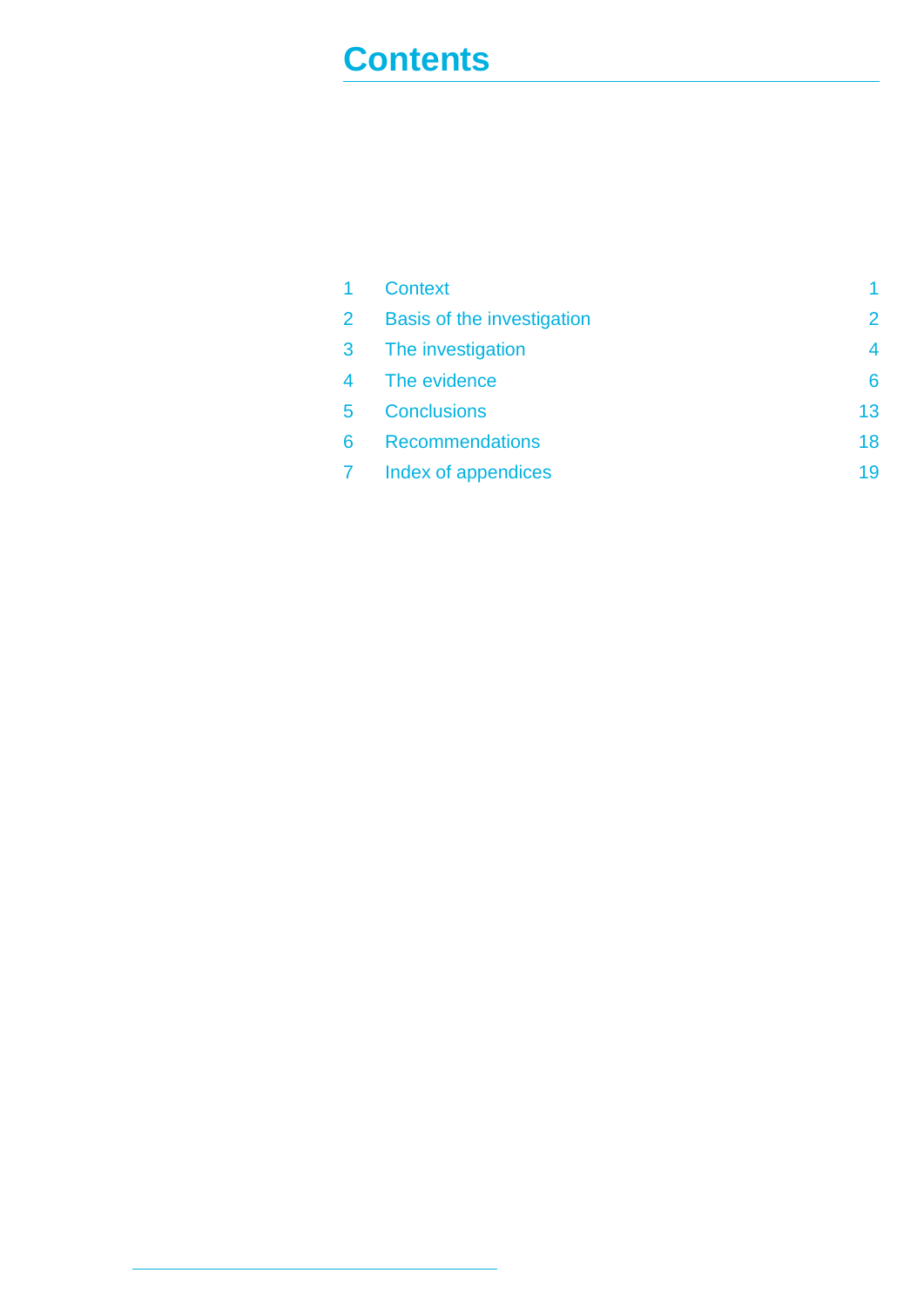## Foreword

This investigation report is issued by the Welsh Language Commissioner (the Commissioner) in accordance with section 19 of the Welsh Language Act 1993 (the Act) following the transferral of relevant functions under the Act to the Commissioner through a series of statutory instruments.

#### **Part II Welsh Language Act 1993**

#### **O** Compliance with schemes – Investigations

An investigation is held into the possible failure of a public body to implement its language scheme under section 17 of the Act:

*17. – (1) Where it appears to the Board<sup>1</sup> , whether on a complaint made to it under section 18 below or otherwise, that a public body may have failed to carry out a scheme approved by the Board, the Board may conduct an investigation in order to ascertain whether there has been a failure.* 

*(2) The procedure for conducting an investigation under this section shall be such as the Board considers appropriate in the circumstances of the case, and in particular an investigation may be conducted in private.* 

#### **O** Compliance with schemes – Complaints of non-compliance

Section 18 of the Act applies when an individual submits a complaint regarding a public body's failure to implement its language scheme:

- *18. (1) This section applies where –*
	- *(a) a written complaint is made to the Board by a person who claims to have been directly affected by a failure of a public body to carry out a scheme approved by the Board,*
	- *(b) the complaint is made within the period of twelve months beginning with the day on which the complainant first knew of the matters alleged in the complaint, and*
	- *(c) the Board is satisfied that the complainant has brought the matter complained of to the notice of the public body concerned and that that body has had a reasonable opportunity to consider it and to respond.*

*(2) Where this section applies, the Board shall either investigate that complaint under section 17 above or shall send to the complainant a statement of its reasons for not doing so.* 

<sup>1</sup> The Welsh Language Board was abolished on 31 March 2012 and investigatory power was transferred to the Welsh Language Commissioner on 1 April 2012. Any reference to the Board in this foreword equates to a reference to the Commissioner.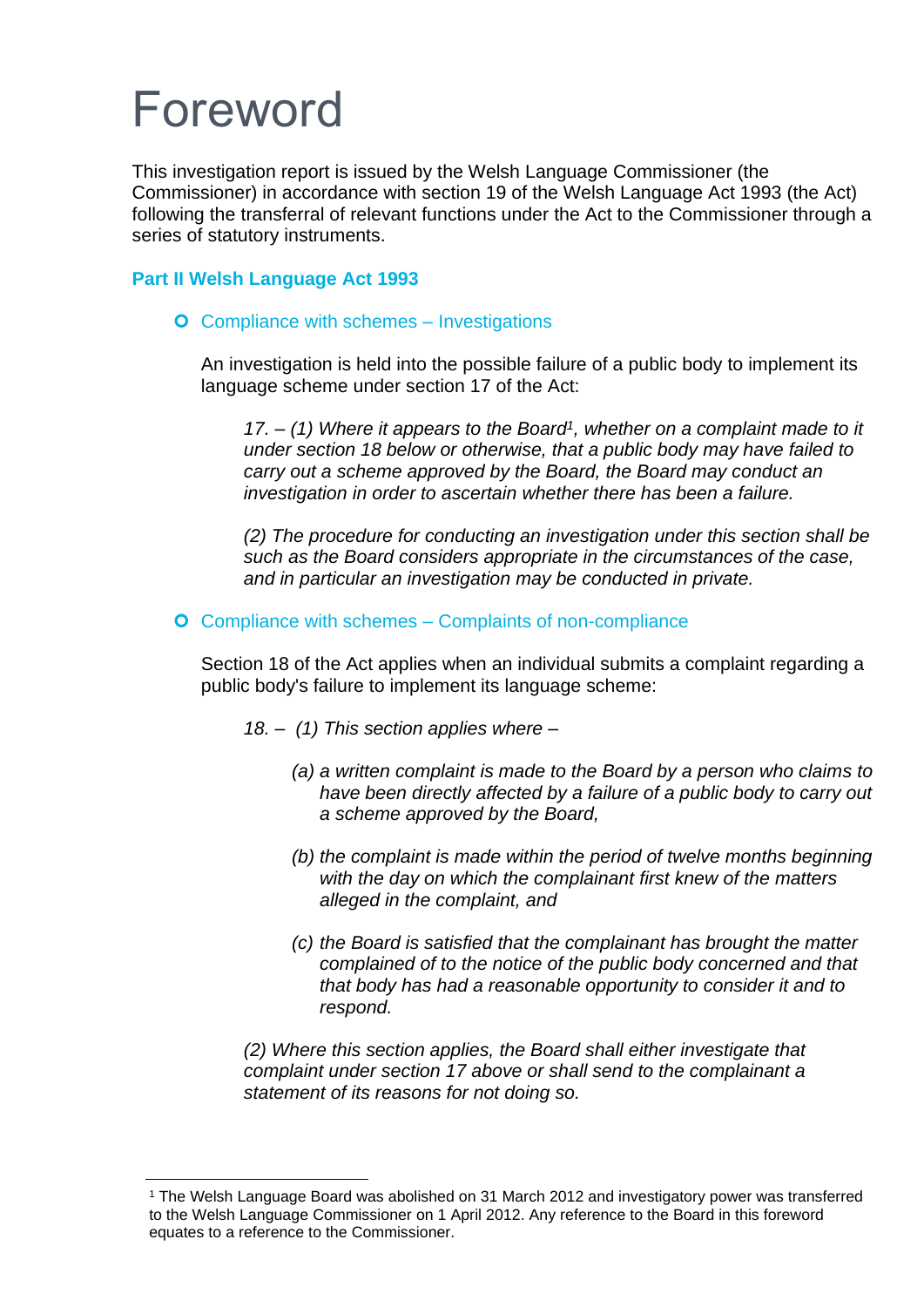#### **O** Compliance with schemes – Reports on investigations

A report is to be produced under section 19 of the Act based on the findings of the investigation:

*19. – (1) Where the Board undertakes an investigation under section 17 above, it shall send a report of the results of the investigation to the public body concerned, to the Secretary of State<sup>2</sup> and, where the investigation is conducted on a complaint made under section 18 above, to the complainant.*

*(2) Where the Board considers that it would be appropriate for a report of the results of an investigation to be published, either in the form of the report made under subsection (1) above or in some other form, the Board may arrange for publication in such manner as it thinks fit.* 

*(3) Where on completing an investigation the Board is satisfied that the public body concerned has failed to carry out the scheme, the Board may include in its report recommendations as to action to be taken by the public body in order to remedy the failure or to avoid future failures.* 

#### **O** Compliance with schemes – Directions by Secretary of State

If, following the publication of a report, the Commissioner believes that a public body has failed to implement the actions recommended by him, he may refer the matter to the Minister responsible for the Welsh language:

*20. – (1) If at any time it appears to the Board that a public body has failed to take any action recommended in a report under section 19 above, the Board may refer the matter to the Secretary of State.*

*(2) If on a reference under this section the Secretary of State is satisfied, after considering any representations made to him by the Board and by the public body concerned, that the body has failed to take any action recommended in the report, he may give such directions to the public body as he considers appropriate.* 

*(3) Any directions given by the Secretary of State under subsection (2) above shall be enforceable, on an application made by him, by mandamus.* 

*Following the establishment of the National Assembly for Wales in 1999, reports under section 19 of the Act are sent to the Welsh Government Minister responsible for the Welsh language.*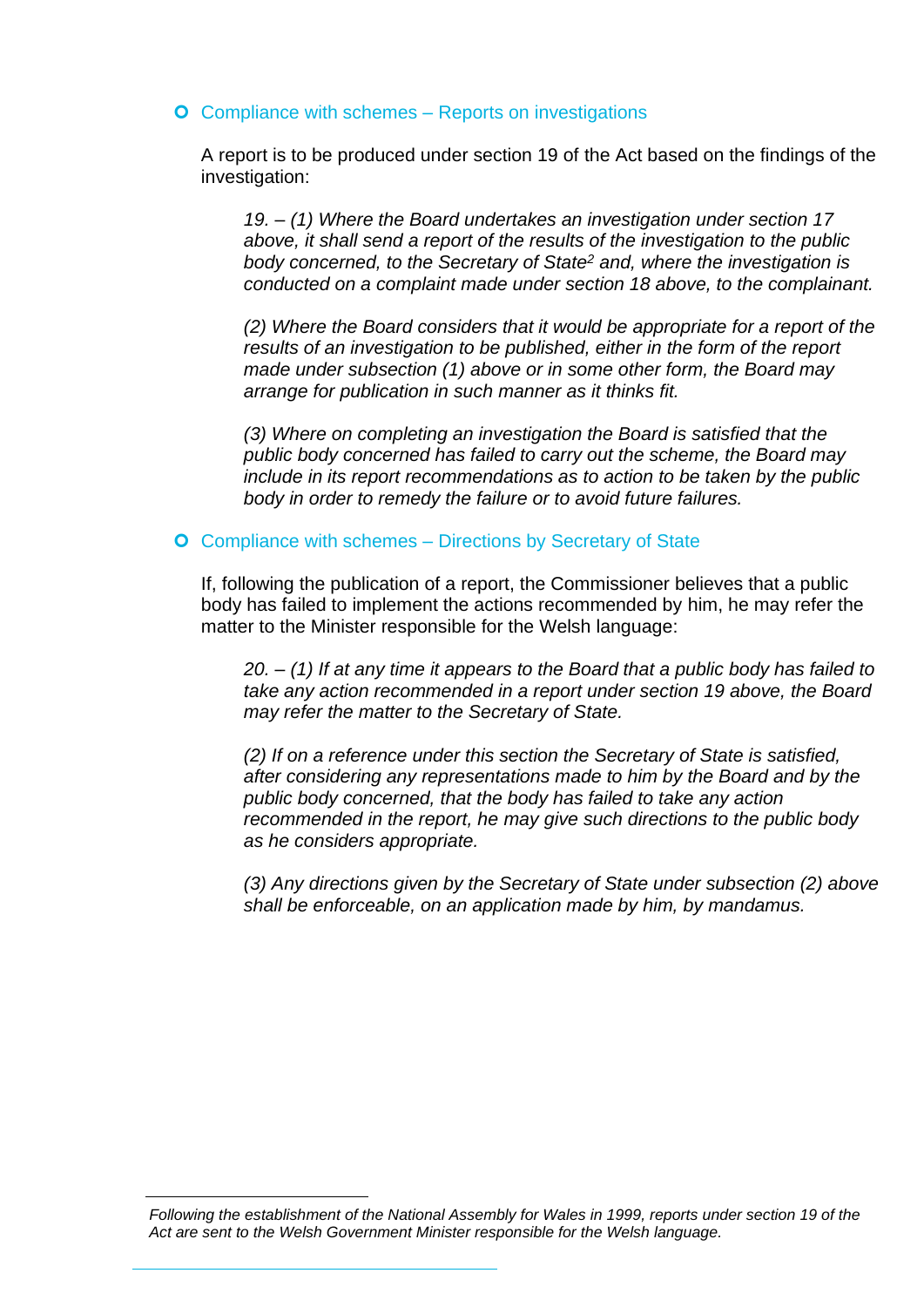### <span id="page-5-0"></span>**1 Context**

- 1.1 The Office of the Public Guardian has a Welsh language scheme prepared under section 21 of the Welsh Language Act 1993 (the Act). The language scheme was approved on 28 February 2020.
- 1.2 The language scheme states that the Office of the Public Guardian has adopted the principle that in the conduct of public business in Wales, it will treat the Welsh and English languages on a basis of equality. The scheme states how the Office of the Public Guardian will apply that principle when delivering services to the public.
- 1.3 The main purpose of this report is to draw conclusions, based on the evidence gathered, on the Office of the Public Guardian's compliance with specific clauses of its language scheme. The report does not draw conclusions regarding the Office of the Public Guardian's general performance with regard to compliance with its language scheme.
- 1.4 This is the first investigation conducted by myself under section 17 of the Act in relation to the Office of the Public Guardian. The investigation was conducted in private by the Commissioner's Regulatory Officers. The Commissioner would like to thank the Office of the Public Guardian for its cooperation during the inquiry.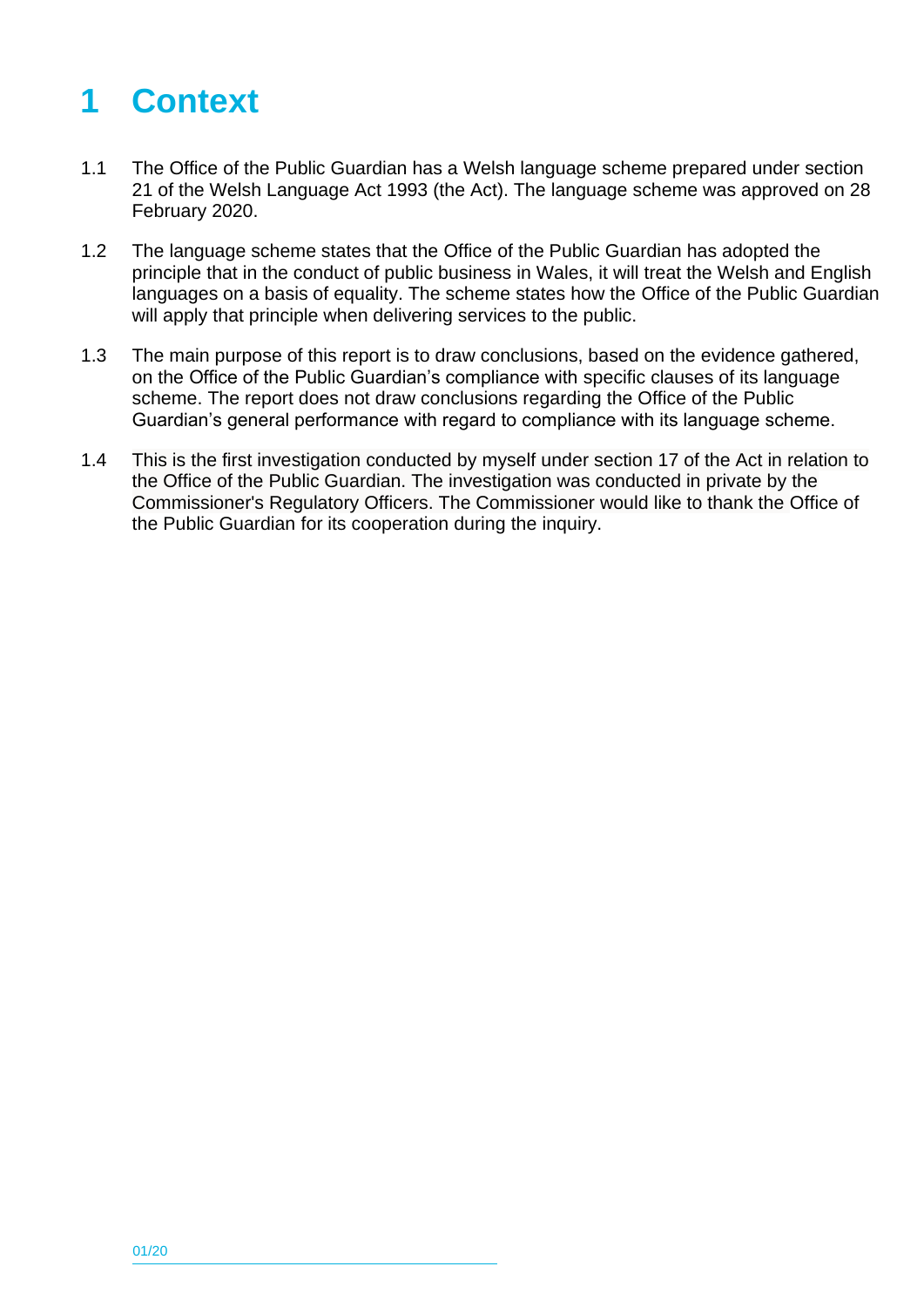### <span id="page-6-0"></span>**2 Basis of the investigation**

#### Complaint 1

- 2.1 I received a complaint on 20 March 2020, relating to significant delays and problems whilst trying to register for Lasting Power of Attorney for the complainant's client in Welsh. The complainant claimed that the reason for the delay and the problems she experienced was that her client had corresponded with the Office of the Public Guardian in Welsh, and had requested a Lasting Power of Attorney in Welsh.
- 2.2 The complainant claimed that the Office of the Public Guardian noted that a request for responses in Welsh would delay the process, and the Office continued to send correspondence and documents in English only contrary to the wishes of the complainant and client during the applications' processing period.
- 2.3 A letter was sent to the Office of the Public Guardian on 19 May 2020 requesting information and evidence regarding the suspicion by 3 June 2020.
- 2.4 An email was received in response to the letter, on 17 July 2020. The response confirmed that all correspondence from the Office of the Public Guardian regarding the health and welfare Lasting Power of Attorney (LPA) had been in English, despite the preferred language being known. The Office acknowledges that it had not sent the correspondence in Welsh nor had it dealt with the complainant's direct complaints appropriately.

#### Complaint 2

- 2.5 On 27 September 2020 I received a further complaint from a member of the public regarding the failure to complete an application for Lasting Power of Attorney online in Welsh, and delays whilst corresponding.
- 2.6 It is alleged that an online application can only be completed in English, which means that the final application forms would be in English.

#### Complaint 3

- 2.7 I received a complaint on 10 November 2020, regarding an individual not being able to apply for Lasting Power of Attorney online in Welsh, and delays in receiving correspondence.
- 2.8 The complainant claimed that when clicking on the relevant link you are led to an English only page and resources.
- 2.9 A further letter was sent to the Public Guardian Nick Goodwin on 11 June 2021 requesting information in relation to complaints 2 and 3.
- 2.10 A response was received on 25 June 2021 which explained that:

*"it is not possible to complete the application in full in English or Welsh because, under current legislation, for both languages, the forms must be printed, signed and sent to the Office of the Public Guardian to be registered....... The 'online application tool for lasting power of attorney'*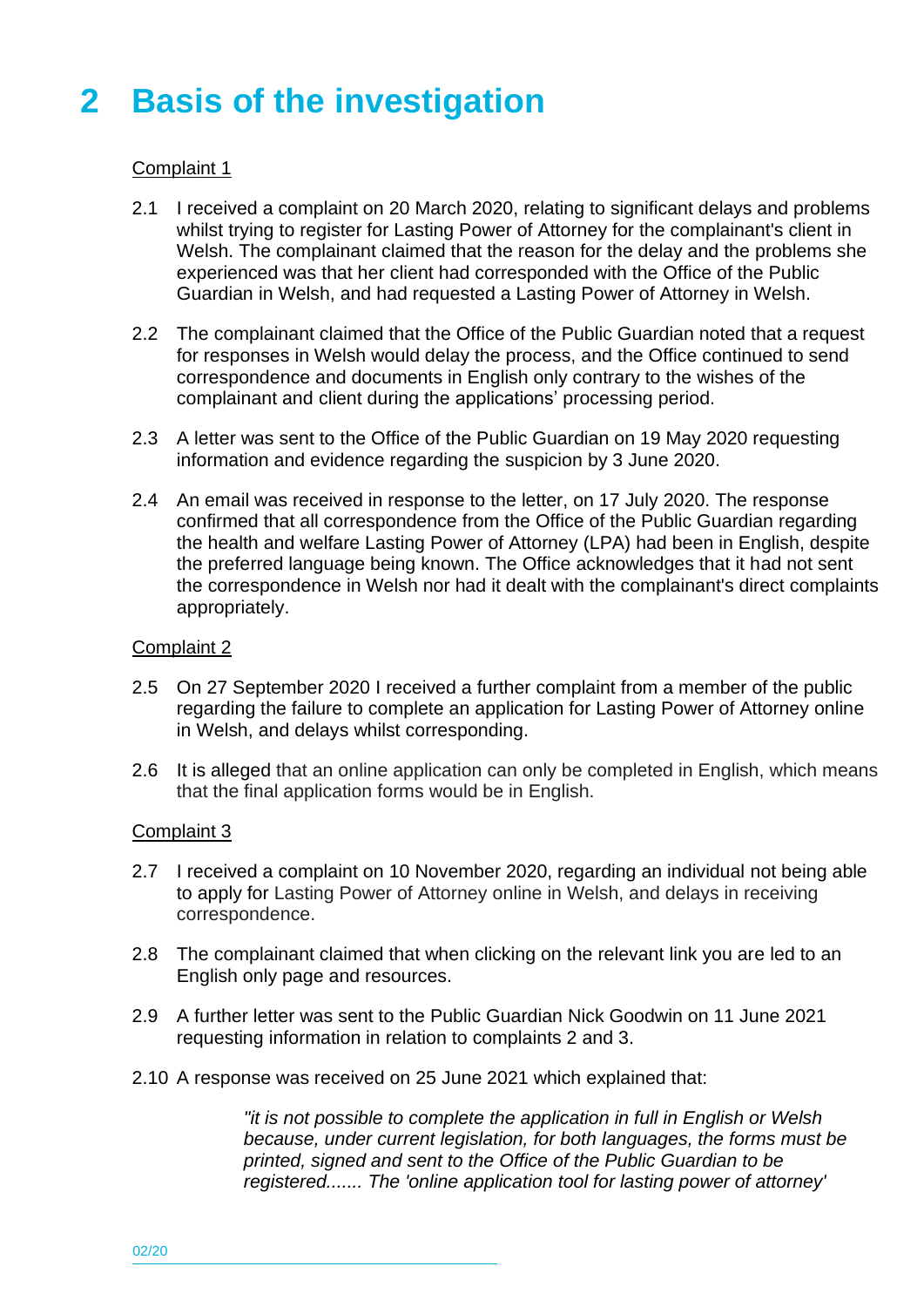*allows people to fill in some fields online, however, it is not possible to submit the application electronically."*

- 2.11 The Office of the Public Guardian confirmed that the second complainant did not receive a response within the 10 day target. It was noted that the problem was caused by a lack of communication when trying to pass the message on to the relevant team.
- 2.12 It was explained that a response had been drafted to the third complainant but due to administrative negligence, the response was not sent to him.
- 2.13 A response to the draft report was received from one complainant who felt that the response of the Office of the Public Guardian was "rather dishonest". He said that he agreed that a full application for a lasting power of attorney cannot be made online in English or Welsh but "it is possible to apply online in English to the point where the paperwork must be printed and signed". He added that the thrust of his complaint was that "the Office does not even offer the opportunity to make the partial application online in Welsh".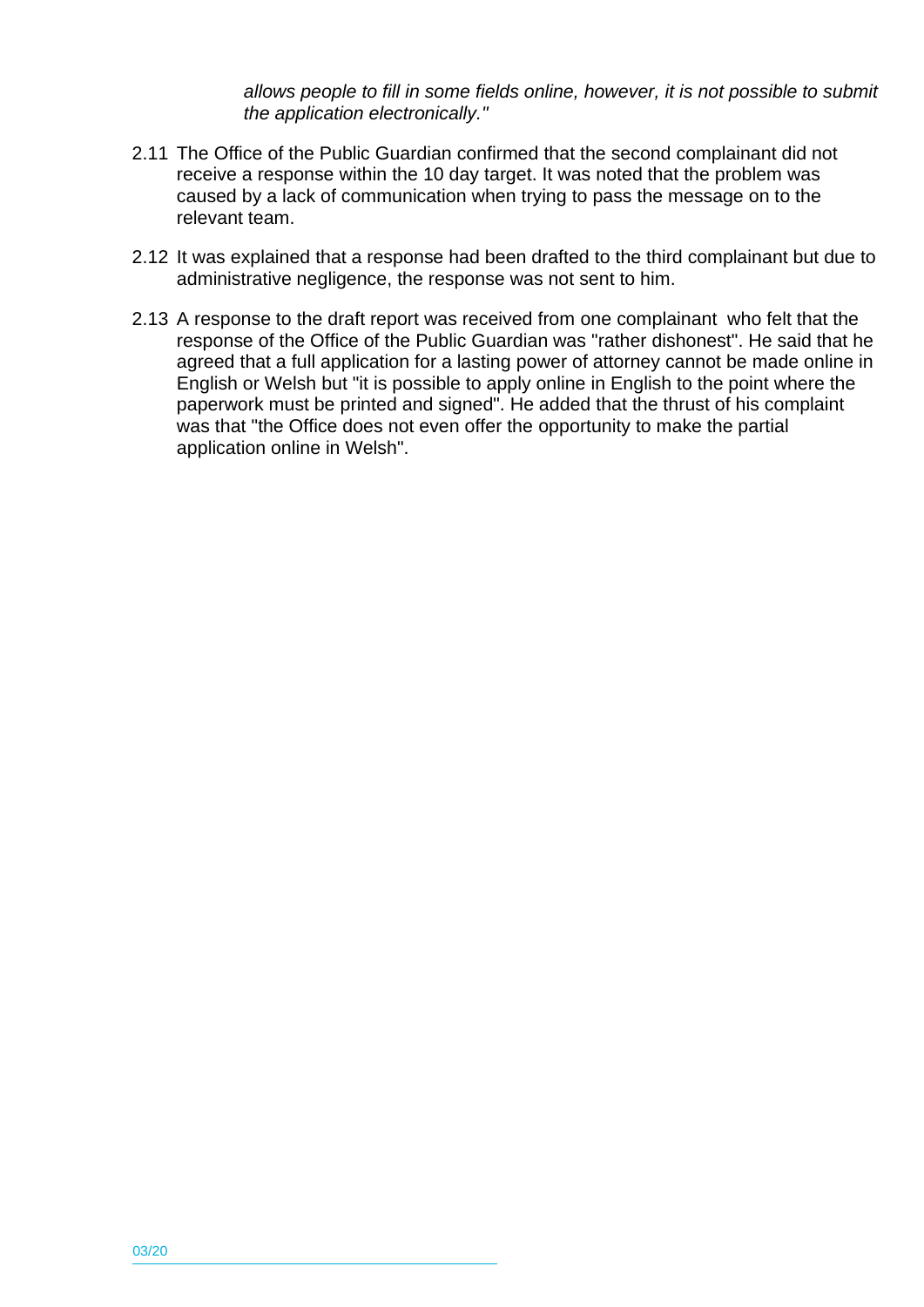### <span id="page-8-0"></span>**3 The investigation**

- 3.1 I decided to exercise my powers under section 17 of the Act to conduct an investigation in order to ascertain whether there had been a failure by the Office of the Public Guardian to deliver the language scheme. The Public Guardian was notified of this on 4 March 2021.
- 3.2 On 4 March 2021 a letter was sent to the Office of the Public Guardian explaining the subject and structure of the investigation and asking questions for the purpose of gathering information. It was explained that the investigation would consider compliance with the following clauses of the Welsh language scheme:

#### *3. Dealing with the Welsh-speaking public*

- *3.1 Written communication (including email)*
	- *When we receive correspondence in Welsh, we will reply in Welsh within the same timescale as English correspondence. When we cannot answer fully in this timescale, a full response in Welsh will follow.*
	- *Correspondence sent to us in Welsh should not itself lead to a delay.*

#### *4. The Office of the Public Guardian Public Face*

#### *4.3 Publications and forms*

 *We will make sure that our bilingual or Welsh language publications are available alongside the English versions in print or on our website at GOV.UK, and at the same time.*

#### *4.4 Internet*

- *We are responsible for providing content on our individual pages on this website, such as our homepage, forms and guidance and we will ensure that these are available in English and Welsh.*
- 3.3 It was noted that the investigation would be conducted in private by the Investigation and Enforcement team, and that it would include the following steps:
	- 1. Receive information and evidence from the Office of the Public Guardian by 1 April 2021.
	- 2. Undertake a desktop analysis of the information and consider whether any further information is required, for example by meeting with Office of the Public Guardian officers.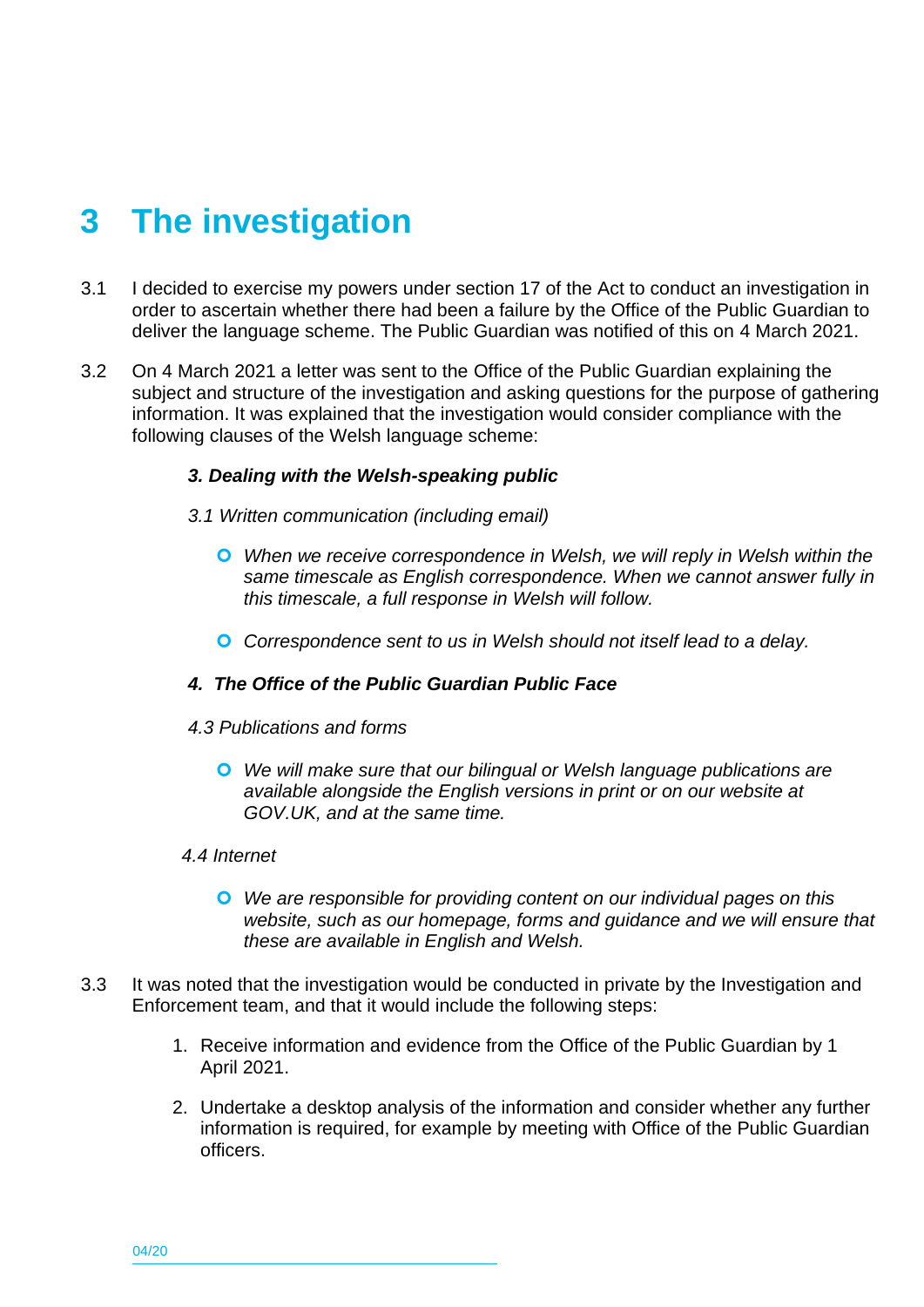- 3. Prepare a draft report on the investigation's findings and give the Office of the Public Guardian the opportunity to check its facts.
- 4. Send a copy of the final report to the Office of the Public Guardian, and the Minister responsible for the Welsh language.
- 5. Publish the final report.

This report considers the Office of the Public Guardian's compliance with specific clauses in its Welsh language scheme. It is based on information and evidence received from the Office of the Public Guardian in a letter dated 12/04/2021. A copy of the letter is attached at Annex 1 to this report and further information received in correspondence on 17/07/2020, 25/06/2021 and 16/08/2021.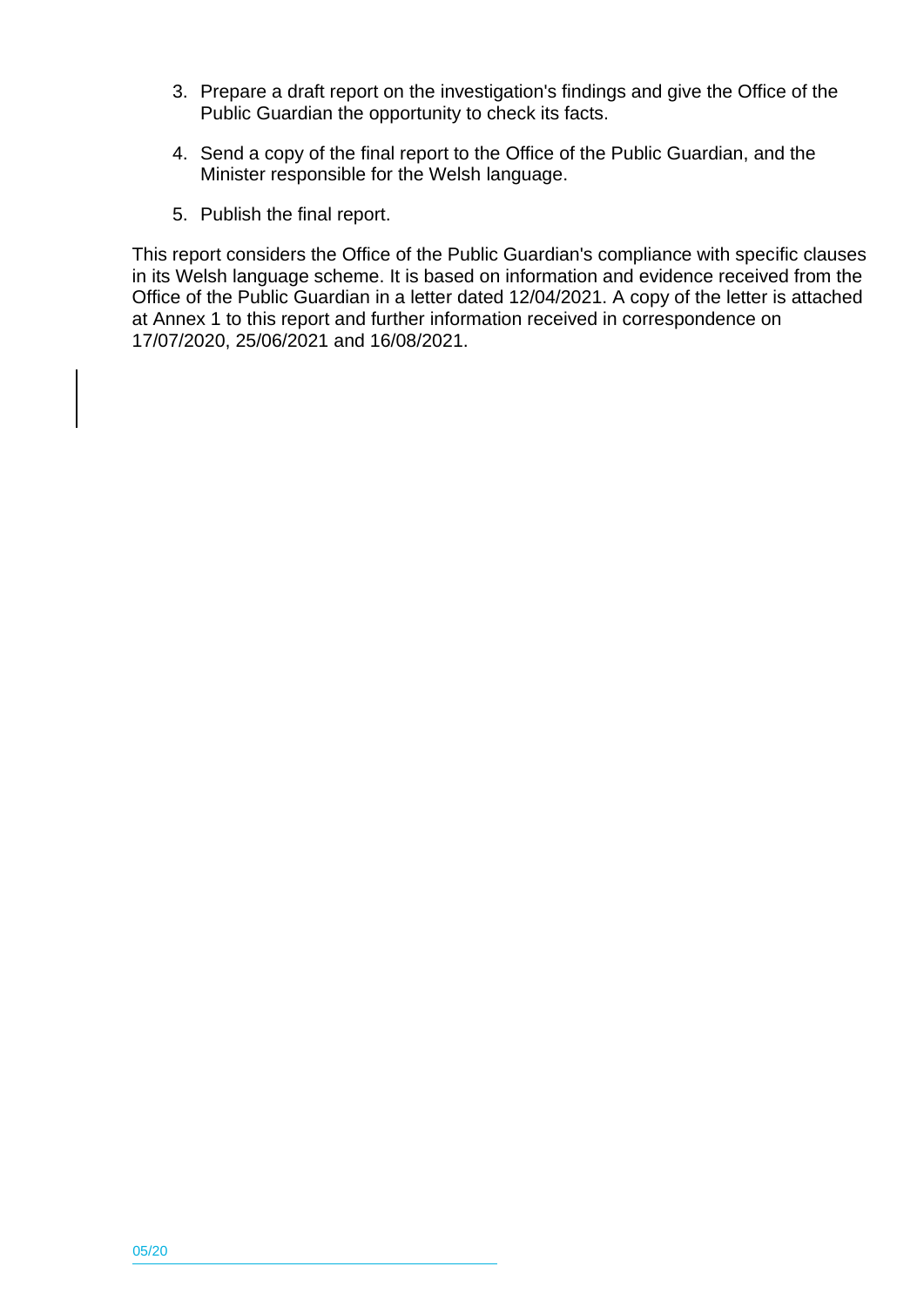### <span id="page-10-0"></span>**4 The evidence**

#### **Consideration 1: Dealing with the Welsh-speaking public**

There were grounds to believe that the Office of the Public Guardian had failed to comply with the following clause in its Welsh language scheme:

#### **3.1 Written communication (including email)**

- **O** When we receive correspondence in Welsh, we will respond in Welsh within the same timescale as English correspondence. When we cannot reply fully in this timescale, a full response in Welsh will follow.
- **O** Correspondence sent to us in Welsh should not in itself lead to a delay.
- 4.1 At the time of the investigation, I received three complaints alleging that there had been a significant delay before the complainants received a response to correspondence sent in Welsh.

#### Complaint 1

- 4.2 I received a complaint on 20 March 2020, relating to delays and problems in registering for a Lasting Power of Attorney for the complainant's client in Welsh. The complainant claimed that the reason for the delay and the problems she experienced was that her client had corresponded in Welsh with the Office of the Public Guardian, and had requested a Lasting Power of Attorney in Welsh.
- 4.3 The complainant claimed to have made two applications for Lasting Power of Attorney, one for health and welfare decisions, and one for financial decisions in February 2019.
- 4.4 The complainant received the Lasting Power of Attorney for the health and welfare decisions by April 2019, but only an English version was provided. The complainant had to wait until February 2020 before receiving the Lasting Power of Attorney for financial decisions in accordance with her choice to receive it in Welsh. Although she had been in regular contact with the Office asking for a response and documents in Welsh, the waiting time until she received the correspondence in Welsh has been a year.
- 4.5 The complainant alleged that the Office indicated that a request for Welsh responses would delay the process and the Office continued to send correspondence and documents in English only contrary to the wishes of the complainant and the client during the applications' processing period.

#### Complaint 2

4.6 On 27 September 2020, I received a complaint from an individual referring to a delay in correspondence. The complainant wrote to the Office of the Public Guardian on 23 August 2021. An English only message was received on 1st September 2021 stating:

06/20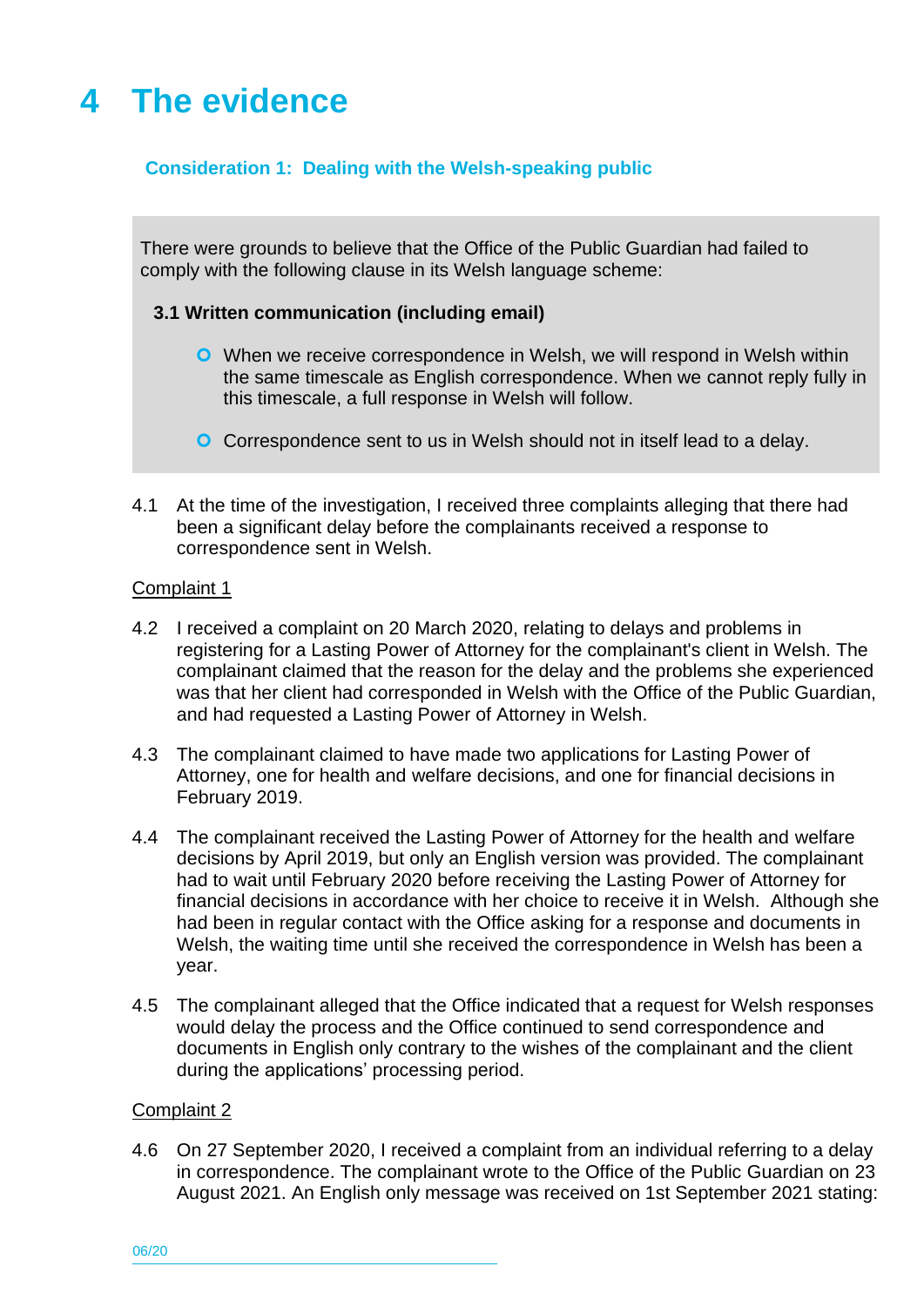*Thank you for your email dated 23 August 2020, the contents of which have been noted. I have passed on your email to our service improvement concerning your query and they will be in touch in due course – this should take around 10 days.*

*If you have any further queries, please do not hesitate to call us on 0300 456 0300 or email the OPG at [customerservices@publicguardian.gsi.gov.uk.](mailto:customerservices@publicguardian.gsi.gov.uk) Further information can also be found on GOV.UK at [www.gov.uk/power-of](https://gbr01.safelinks.protection.outlook.com/?url=http%3A%2F%2Fwww.gov.uk%2Fpower-of-attorney&data=04%7C01%7CDwynwen.Hywel%40cyg-wlc.cymru%7C135dc9b2c2684ba0399d08d8c7bc9c82%7C3d797281d2f14a60a41ac73eb9f7a877%7C0%7C0%7C637478960636118747%7CUnknown%7CTWFpbGZsb3d8eyJWIjoiMC4wLjAwMDAiLCJQIjoiV2luMzIiLCJBTiI6Ik1haWwiLCJXVCI6Mn0%3D%7C1000&sdata=RvkUuGRHq%2BKDKvQg5ejW2kG9DeiuX%2FlfJ4fGVjM0nT8%3D&reserved=0)[attorney](https://gbr01.safelinks.protection.outlook.com/?url=http%3A%2F%2Fwww.gov.uk%2Fpower-of-attorney&data=04%7C01%7CDwynwen.Hywel%40cyg-wlc.cymru%7C135dc9b2c2684ba0399d08d8c7bc9c82%7C3d797281d2f14a60a41ac73eb9f7a877%7C0%7C0%7C637478960636118747%7CUnknown%7CTWFpbGZsb3d8eyJWIjoiMC4wLjAwMDAiLCJQIjoiV2luMzIiLCJBTiI6Ik1haWwiLCJXVCI6Mn0%3D%7C1000&sdata=RvkUuGRHq%2BKDKvQg5ejW2kG9DeiuX%2FlfJ4fGVjM0nT8%3D&reserved=0) and Justice at [http://www.justice.gov.uk/about/opg](https://gbr01.safelinks.protection.outlook.com/?url=http%3A%2F%2Fwww.justice.gov.uk%2Fabout%2Fopg&data=04%7C01%7CDwynwen.Hywel%40cyg-wlc.cymru%7C135dc9b2c2684ba0399d08d8c7bc9c82%7C3d797281d2f14a60a41ac73eb9f7a877%7C0%7C0%7C637478960636123731%7CUnknown%7CTWFpbGZsb3d8eyJWIjoiMC4wLjAwMDAiLCJQIjoiV2luMzIiLCJBTiI6Ik1haWwiLCJXVCI6Mn0%3D%7C1000&sdata=2vqsQlVNooRCweXRVxEG5yUYixrhi0hbzk%2BTUa3V3Fs%3D&reserved=0)*

The complainant had not received a response at the time the complaint was lodged

#### Complaint 3

- 4.7 On 10 November 2020 I received a complaint about the delay in receiving correspondence. It is alleged that all emails to the Office's customer service address result in an automatic response indicating that efforts will be made to respond within 10 working days. The complainant noted that he received a message (in response to an e-mail he sent in English as he failed to receive a response to his message in Welsh) explaining that his original correspondence in Welsh was being sent to translators, and as a result it would take approximately 21 days to respond.
- 4.8 For completeness, it should be noted that in responding to the draft report, the third complainant indicated that he had sent 10 messages to the Office of the Public Guardian without receiving a "substantive" reply to any of them.
- 4.9 In order to establish whether the Office of the Public Guardian (Office) had complied with the above clauses of its Welsh language scheme, it was asked to verify the complainant's allegation and explain the following to me:
	- *how the office deals with Welsh correspondence it receives,*
	- *how it ensures that persons who correspond in Welsh receive a response in Welsh,*
	- *how it can be ensured that the need to translate correspondence does not lead to delays.*
- 4.10 I also asked for reasons for the alleged delay to be provided, together with any steps the Office had been taking to ensure that delays in registration did not occur again.
- 4.11 In response to the call for evidence, on 12 April 2021, the Office said that there had been a delay in processing lasting powers of attorney and correspondence in English and Welsh as a result of the Covid-19 pandemic.
- 4.12 In its response dated 17 July 2020, the Office explained that two applications for lasting power of attorney (LPA) had been received in Welsh on 26 February 2019 and that they had been processed in Welsh.
- 4.13 It was explained that the LPA application for health and welfare had been registered on 16 April 2019, within the statutory period of 8 weeks, but that there had been a delay in registering the property and finance LPA as it had been held back for it to be apportioned to a caseworker (it is noted that this is normal). It was noted that the application had been held back further in order to translate the letters.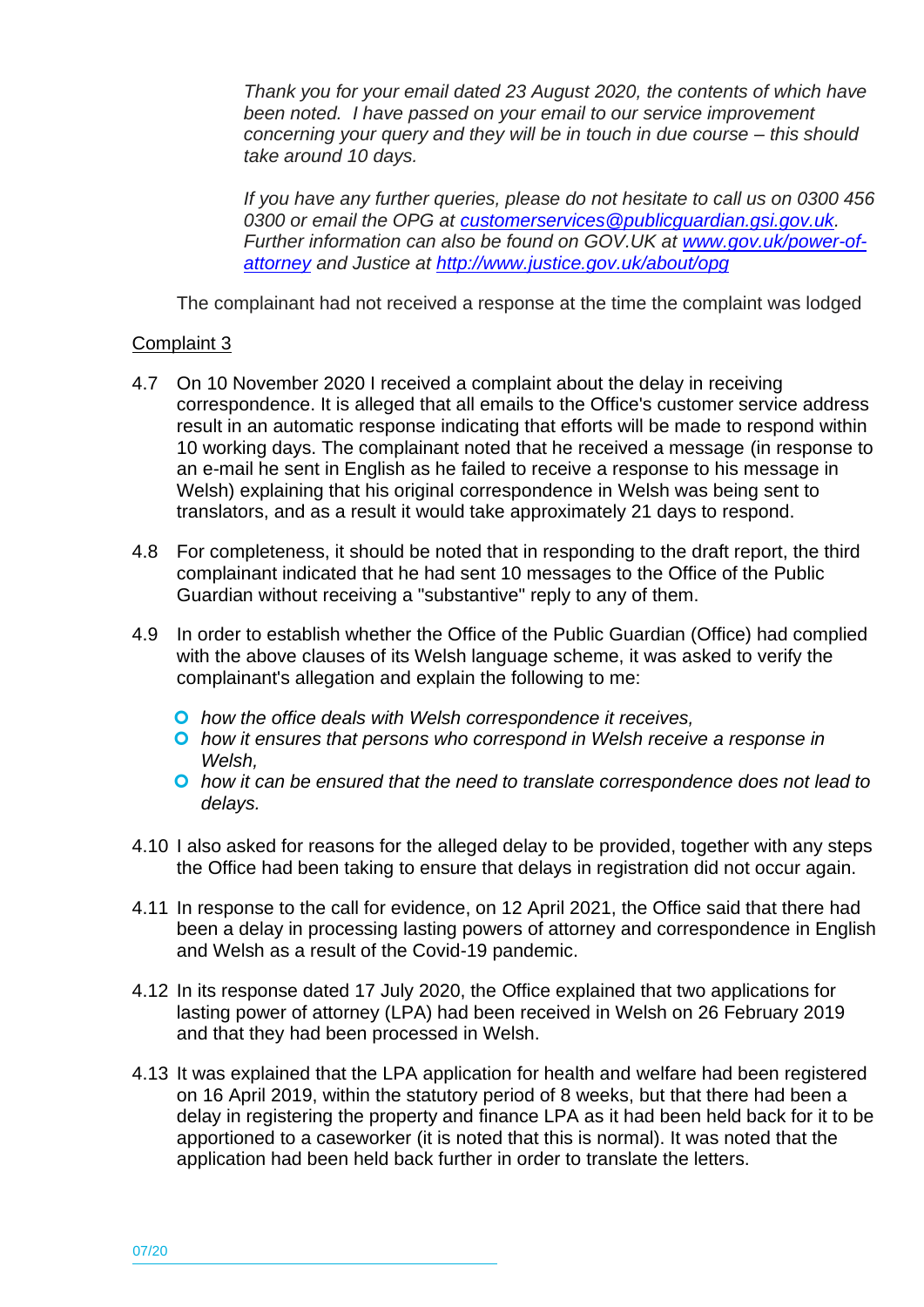- 4.14 It was noted in correspondence dated 12 April 2021 that the translations had not been posted as they should have been and in accordance with the Office of the Public Guardian's processes.
- 4.15 In its communication of 17 July 2020, the Office noted that there was a language inconsistency in the registration letters sent to the first complainant, and it was confirmed that all correspondence from the Office of the Public Guardian regarding the health and welfare LPA had been in English contrary to the complainant's wish.
- 4.16 In this case, it was explained that the two LPA applications were apportioned to two different employees suggesting a lack of communication within the Office.
- 4.17 The Office noted that it notified the first complainant's lawyers on 10 July 2019, that translating correspondence regarding the property and finance LPA would result in a delay of 4-6 weeks. It was explained that this information was incorrect and that the person who shared the message had been informed of this.
- 4.18 It said that Welsh letters had been sent regarding the property and finance application on 18 July 2019, but that the formal registration notices were sent in English by another caseworker on 21 August 2019.
- 4.19 The first complainant received the property and finance registration notices in Welsh in February 2020, one year after the original application was sent.
- 4.20 The Office apologizes for the discrepancies and for the delay.
- 4.21 In correspondence dated 25 June 2021 the Office of the Public Guardian explained that it had informed the second complainant that it would take approximately 10 days to answer their query. It was noted that this was the standard target to answer all email enquiries, in English or Welsh.
- 4.22 After researching, it explained:

*"it was clear that, despite the intention, the email had not reached our Service Improvement Team, and it is not known whether this was due to negligence or a technical problem. The problem was caused by a lack of communication when trying to pass the message on to the relevant team and does not appear to be related to any delay in providing correspondence in Welsh".*

- 4.23 The Office apologised sincerely that the second complainant had not received a reply, and for any inconvenience caused.
- 4.24 After investigating the third complaint, the Office explained that a response appears to have been drafted to be sent to the complainant, and added:

*"but due to administrative negligence the response was not sent to him. Clearly, this is not the level of service that Mr xxxx should expect, or the level of service we strive to provide. Appropriate feedback was given to the individuals and teams involved, with a view to making improvements and reducing the possibility of this happening again in the future."*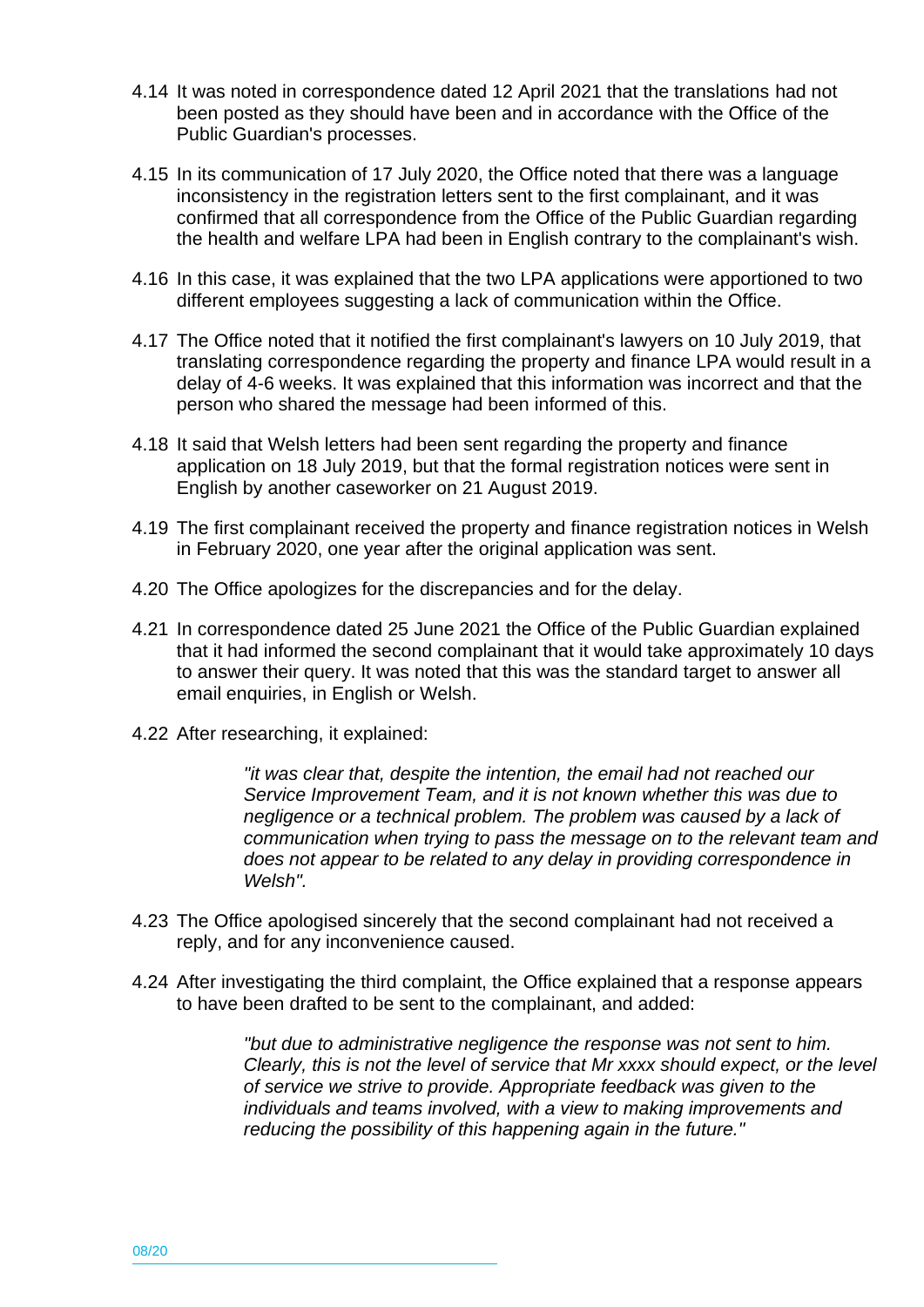4.25 The Office noted that it apologised sincerely that the third complainant had experienced difficulties in obtaining a response from the Office of the Public Guardian's Service Management Team.

#### **Consideration 2: The Office of the Public Guardian Public Face (forms)**

There were grounds to believe that the Office of the Public Guardian had not fulfilled the following clause in its Welsh language scheme:

#### **4.3 Publications and forms**

- We will make sure that all our bilingual or Welsh language publications are available alongside the English versions in print or on our website at GOV.UK, and at the same time.
- 4.26 On 27 September 2020 a complaint was received from a member of the public (complaint 2) about not being able to complete an application for Lasting Power of Attorney online in Welsh.
- 4.27 He said that paper forms have to be opened and printed in advance in order to apply in Welsh, but that the documents can be loaded and the details completed online in English (then everything prints easily and is completed clearly).
- 4.28 I received a further complaint on 10 November 2020 (complaint 3), regarding an individual not being able to apply for a Lasting Power of Attorney online in Welsh, despite the Office of the Public Guardian webpage stating:

*"You can make a lasting power of attorney (LPA) online – it's easier than using paper forms and prevents a number of common mistakes".*

- 4.29 The complainant claimed when clicking on the relevant link that you were led to an English only page and resources.
- 4.30 To ascertain whether the Office of the Public Guardian had complied with the above clause the Office was asked whether it was possible to complete an online application in Welsh for a lasting power of attorney.
- 4.31 In its evidence dated 17 July 2020, the Office states:

*"All our standard documents such as LPA application forms are available to download from Gov.UK in Welsh and English".*

4.32 However, it added that:

*"Unfortunately, there has been some delay in the development of our 'Use an LPA' service. But we anticipate that it will reach the wider public testing stage in mid-July 2020"*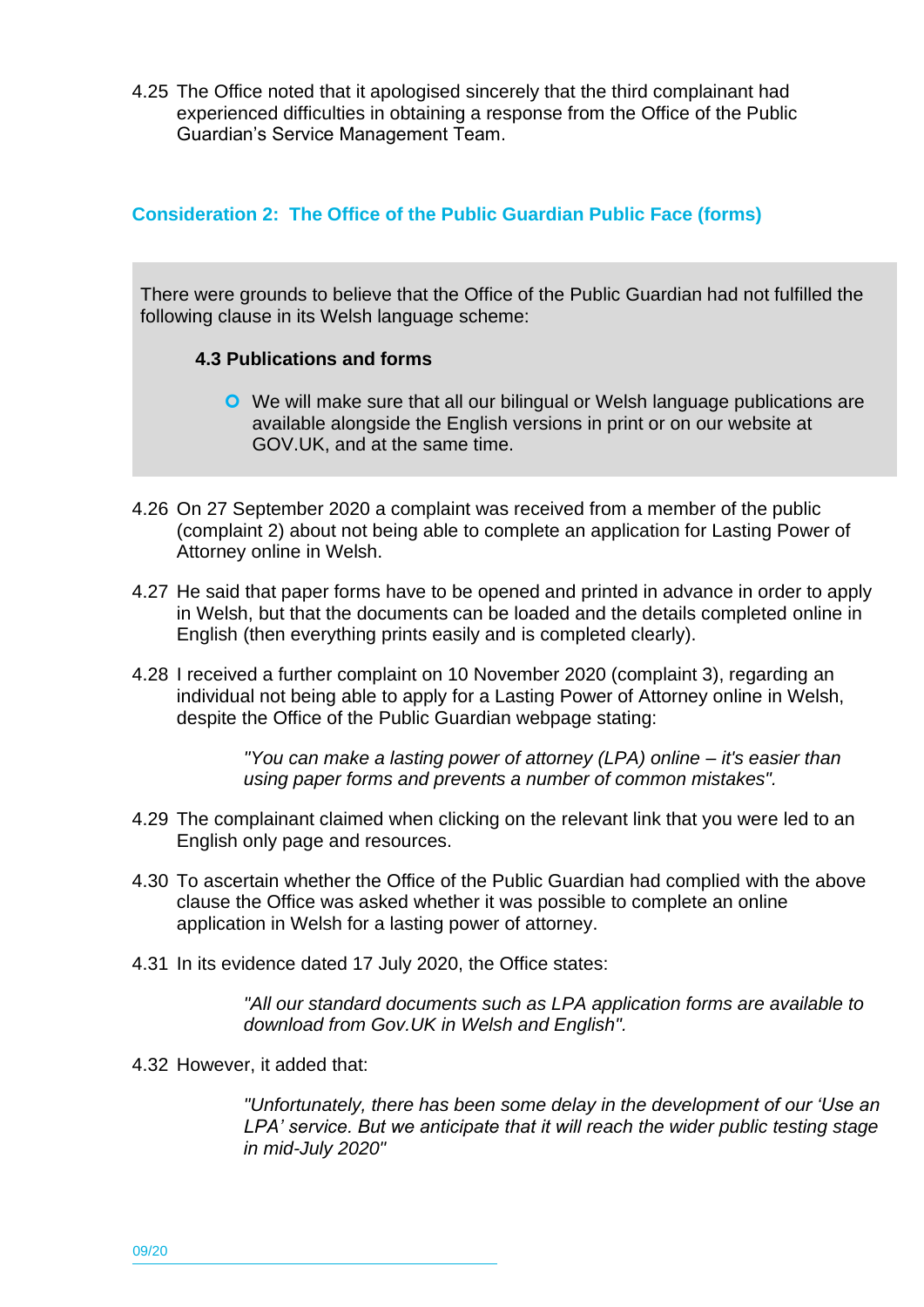- 4.33 I asked for clarification on how it can be said that forms are available in Welsh for loading, whilst at the same time noting that there had been a delay in developing the web-based service.
- 4.34 According to the Office of the Public Guardian's written response, the reference to 'forms' in this context does not extend to their digital services.
- 4.35 In its communication of 12 April 2021, the Office confirmed that:

*"The current digital service for making a lasting power of attorney is only available in English"*

- 4.36 It went on to explain that applying for lasting power of attorney requires a handwritten signature, and that a fully digital service is not currently available in Welsh or English.
- 4.37 The details I received in correspondence dated 17 July 2020 explained that the Office has a statutory duty to register LPAs within 40 working days, and that Welsh and English applications are calculated together to achieve the average as they have the same statutory target.
- 4.38 In giving evidence on 25 June 2021, the Office of the Public Guardian stated that it was serious about the need to provide excellent services in both English and Welsh. Reference was made to its commitment in introducing the Use a Lasting Power of Attorney service in both English and Welsh and when running a 'Your Voice, Your Decision' advertising campaign, ensuring that the advertisements were in Welsh.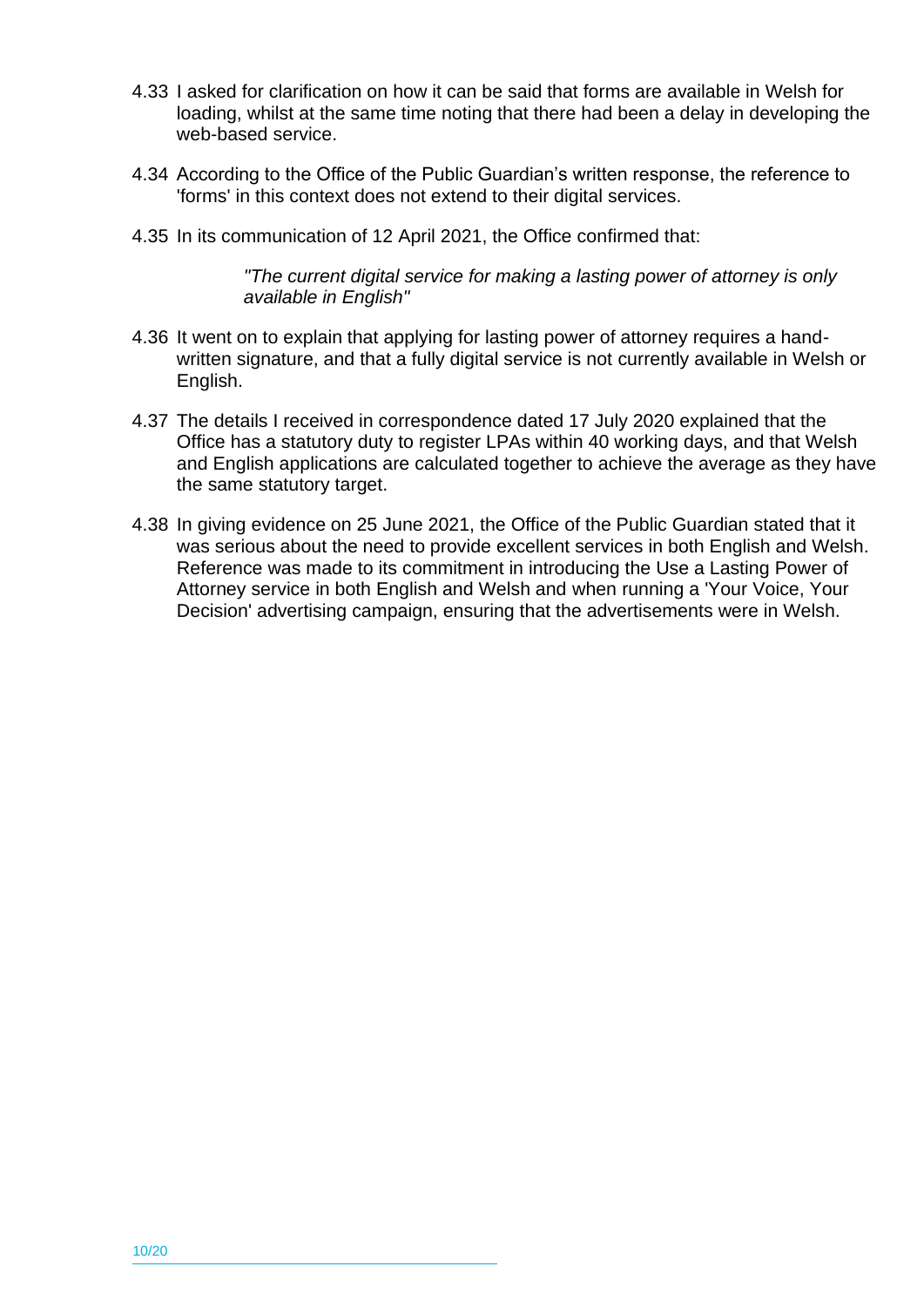#### **Consideration 3: The Office of the Public Guardian Public Face (Internet)**

There were grounds to believe that the Agency had failed to comply with the following clause in its Welsh language scheme:

#### **4.4 Internet**

- We are responsible for providing content on our individual pages of this website, such as our homepage, forms and guidance and we will ensure that these are available in English and Welsh.
- 4.39 In order to comply with the above clause the Office of the Public Guardian needed to ensure that their forms and guidance on its website were available in both English and Welsh.
- 4.40 One complainant stated that it was only possible to download the documents and fill in the details to apply for a lasting power of attorney online in English.
- 4.41 Another complainant mentioned that the Office of the Public Guardian webpage stated: "You can make a lasting power of attorney (LPA) online – it's easier than using paper forms and prevents a number of common mistakes".
- 4.42 He said that he clicked on the relevant link and was led to an English-only page and resources.
- 4.43 In order to ascertain whether the Office of the Public Guardian had complied with the above clause I asked the Office whether it was possible to complete an online application in Welsh for a lasting power of attorney.
- 4.44 In its evidence dated 17 July 2020, the Office states:
- 4.45 *"All our standard documents such as LPA application forms are available to download from Gov.UK in Welsh and English".*
- 4.46 However, it adds that:
- 4.47 *"Unfortunately, there has been some delay in the development of our Use an LPA service. But we anticipate that it will reach the wider public testing stage in mid-July 2020"*
- 4.48 In its communication of 12 April 2021, the Office confirmed that:

*"The current digital service for making a lasting power of attorney is only available in English"*

4.49 It went on to explain that applying for a lasting power of attorney requires a handwritten signature, and that there is currently no fully digital service available in English or Welsh.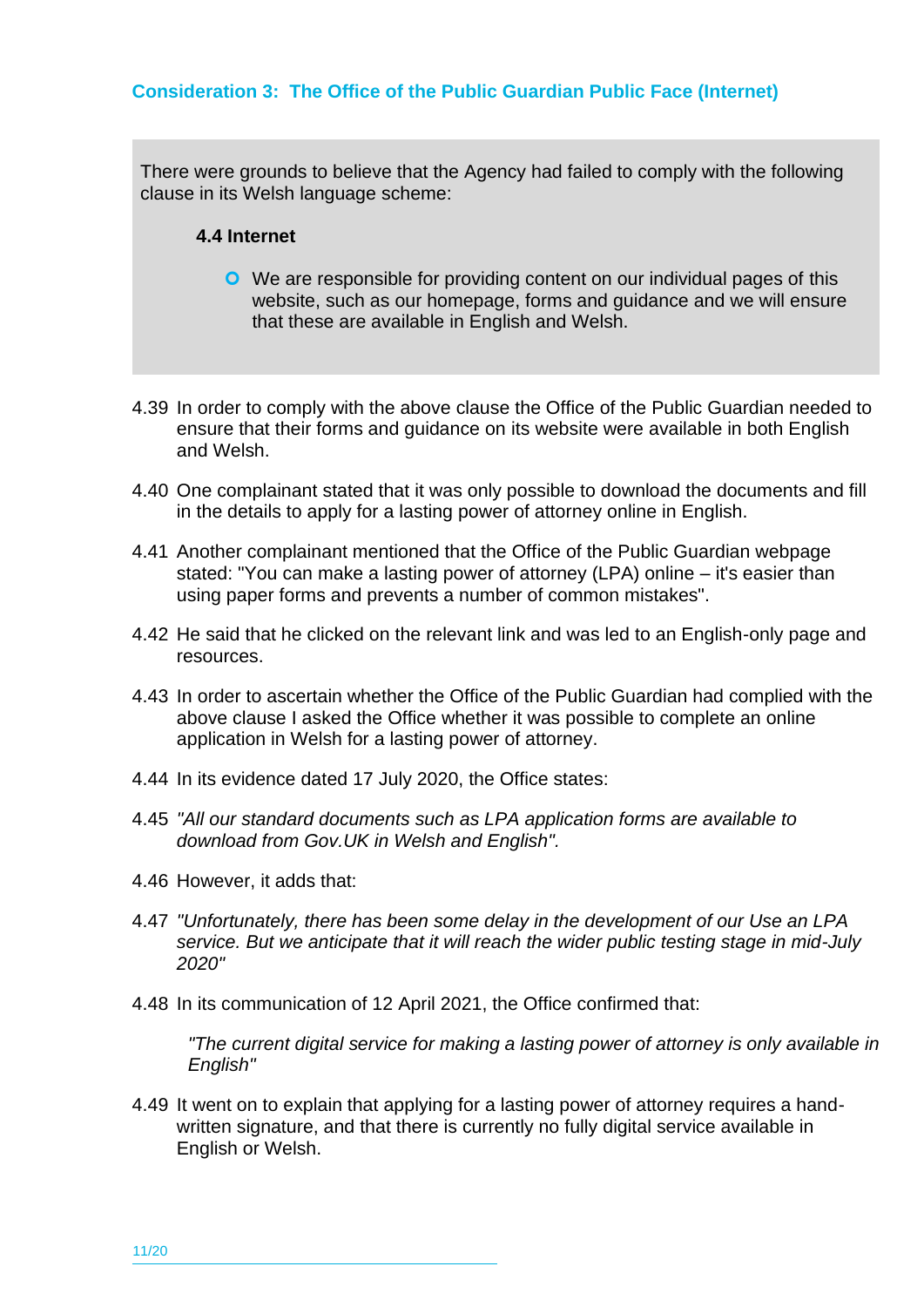- 4.50 Correspondence dated 17 July 2020 explained that work was underway to update and modernise LPA digital services.
- 4.51 It noted that the 'Use an LPA' service would reach the stage of introducing the tool from a limited group of testers, to a wider audience.
- 4.52 On 12 April 2021, the Office said that the Welsh language service 'Use a Lasting Power of Attorney' would be launched on 9 September 2020. It noted that this service enables the user who already has a lasting power of attorney to share details with organisations (such as banks and primary care providers) digitally.
- 4.53 It was noted that the intention is to replace the current lasting power of attorney system with a fully digitised service.
- 4.54 The Office notes that it is committed to ensuring that their lasting power of attorney services will be available in Welsh 'at the earliest possible opportunity'.
- 4.55 Giving evidence on 25 June 2021, it stated that it accepted that not being able to apply for a lasting power of attorney online was frustrating, and added:

*"I am also frustrated about that and, as explained below, this is a problem that affects speakers of both languages and we are determined to resolve this for everyone, if legislation allows. Although a facility was developed in 2013 to allow users to complete some parts of an online application form, that service is not as good as it could be as the key operational parts, including the provision of witness and attorney signatures, must be handwritten on printed forms."*

- 4.56 In correspondence dated 16 August 2021, the Office of the Public Guardian stated that it had decided not to invest in developing the 'My LPA' system in Welsh, as had been committed to in the Language Scheme, on the basis that they wanted to focus their efforts on the new LPA system that is to be built.
- 4.57 In a meeting with officers from the Commissioner's office, the Office of the Public Guardian explained that the Ministry of Defence is running the project. They noted that a date for the completion of the project cannot be set, as it relies on new legislation before the work can be completed. It has been estimated that this can take up to 4-5 years.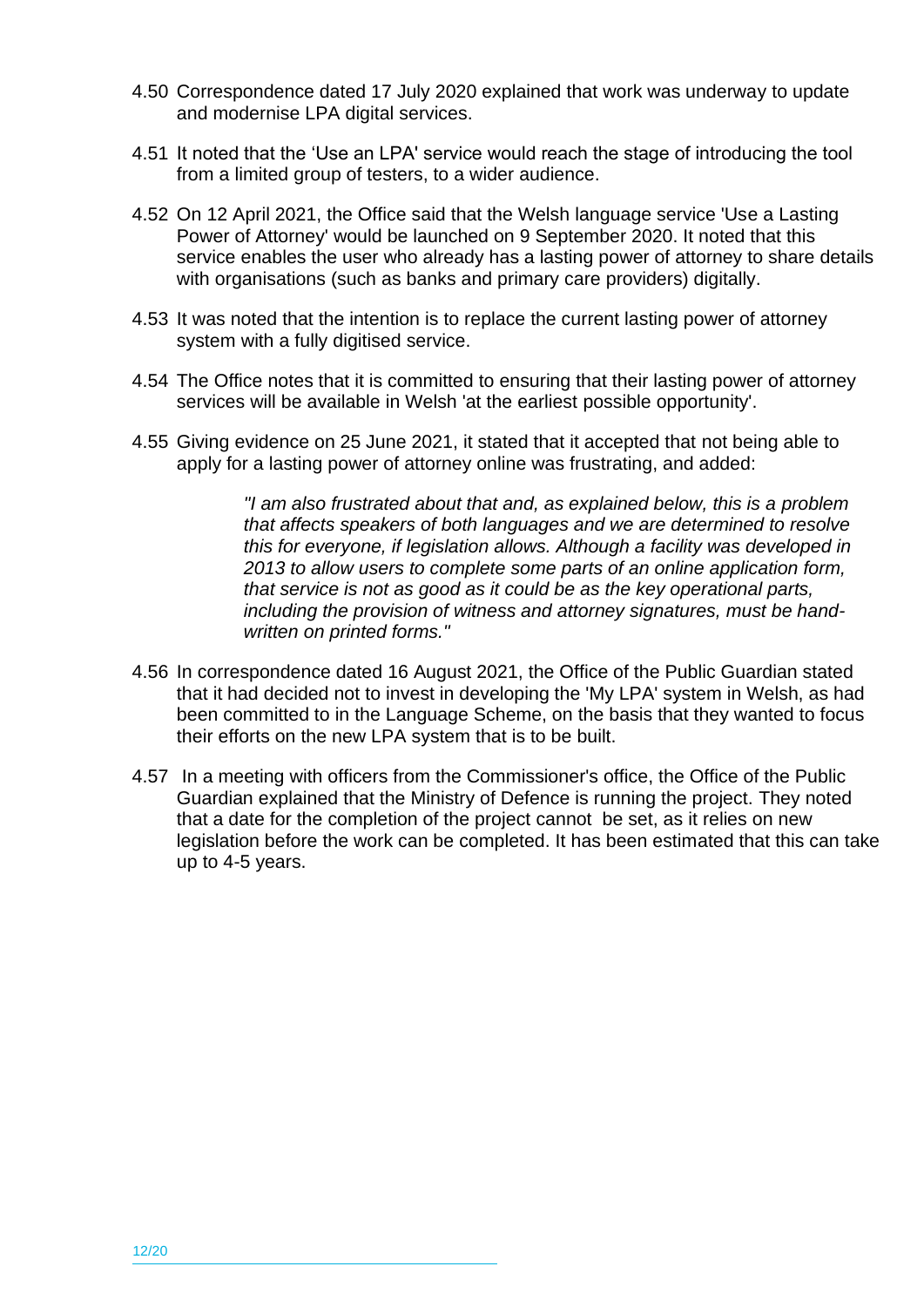### <span id="page-17-0"></span>**5 Conclusions**

5.1 This report provides an opinion on the Office of the Public Guardian's compliance with its Welsh language scheme. In light of the available evidence, I conclude that the Office of the Public Guardian has failed to implement clauses 3.1, 4.3 and 4.4 of the language scheme.

#### **Conclusion 1: Dealing with the Welsh-speaking public**

There were grounds to believe that the Office of the Public Guardian had failed to comply with the following clause in its Welsh language scheme:

#### **3.1 Written communication (including email)**

- **O** When we receive correspondence in Welsh, we will respond in Welsh within the same timescale as English correspondence. When we cannot reply fully in this timescale, a full response in Welsh will follow.
- **O** Correspondence sent to us in Welsh should not in itself lead to a delay.
- 5.2 It appears that a Welsh language service was not provided to the complainants within the same timescale as English correspondence.
- 5.3 The Office of the Public Guardian acknowledges that there is inconsistency in the language of the letters of registration sent to the first complainant, and it was confirmed that all correspondence from the Office of the Public Guardian regarding the health and welfare LPA had been in English contrary to the complainant's wish.
- 5.4 To comply with the above clause, I would expect Welsh correspondence to be answered within the same timescale as English correspondence. The Office noted that it notified the first complainant's lawyers on 10 July 2019, that translating correspondence regarding the property and finance LPA would result in a delay of 4- 6 weeks.
- 5.5 This is contrary to the content of the language scheme's clauses which clearly state that Welsh correspondence should not lead to delays.
- 5.6 In its correspondence dated 12 April 2021 he stated:

*"... we can confirm that there were no delays as a result of the need to translate letters."*

This contradicts what was said on 17 July 2020. It explained that it was a misunderstanding on the part of a caseworker that held back the lasting power of attorney and that the individual had been informed.

5.7 In addition, it was noted that the provisions when communicating in writing include the following: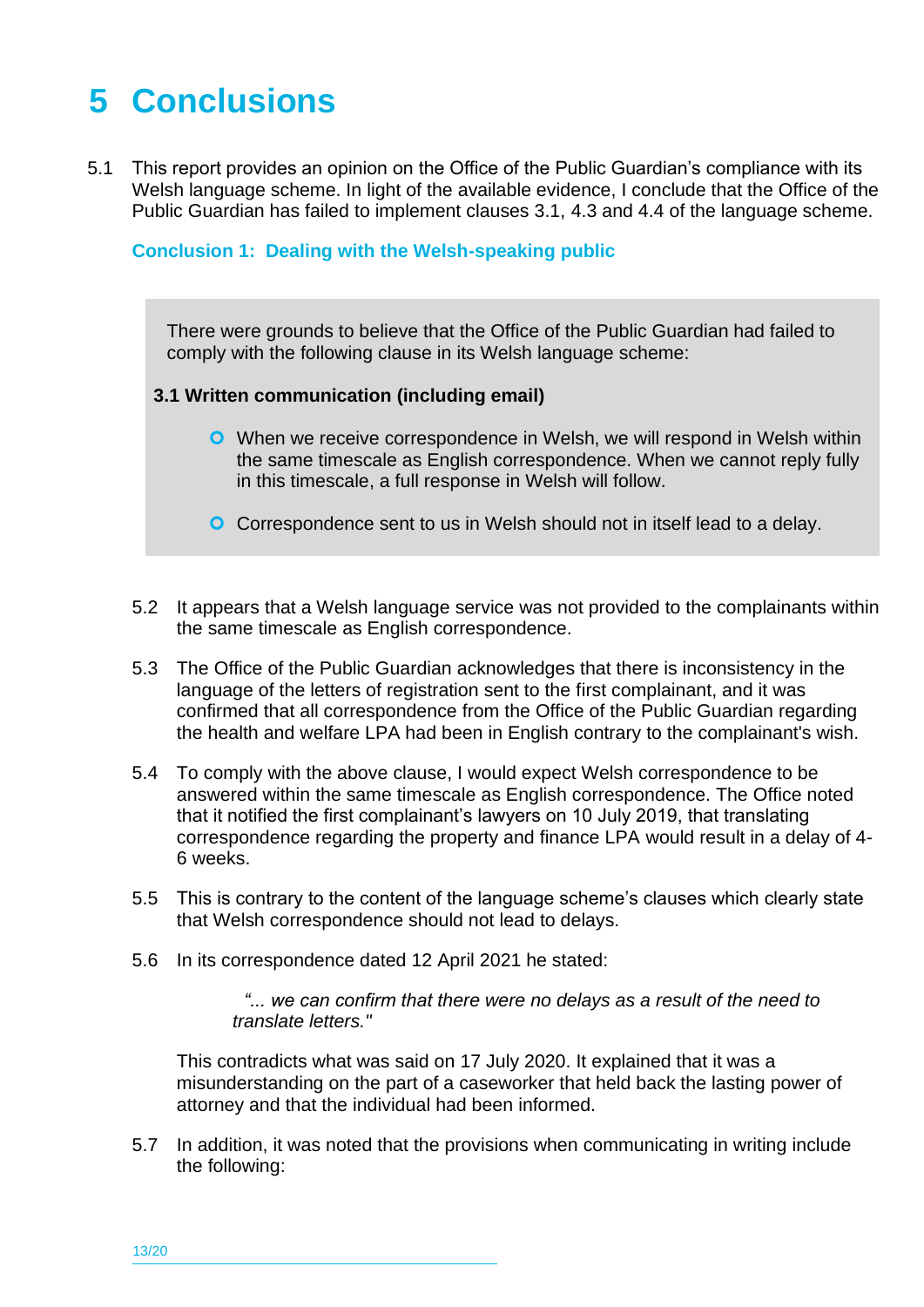*"Customers are welcome to correspond with us in Welsh and/or bilingually. We use the same targets for sending correspondence in Welsh and correspondence sent in English".* 

- 5.8 It appears that both the Complainant's evidence and that of the Office of the Public Guardian are contrary to the requirements of the above clauses of the language scheme.
- 5.9 The response notes that a number of things have gone wrong and that officers have not taken correct action in dealing with the case. It was explained that a caseworker had informed one complainant that it would take between 4-6 weeks to translate correspondence. It was confirmed that the information provided was incorrect.
- 5.10 In its evidence of 12 April 2021, the Office said that the Content team *"implements a robust translation service"*, and that they consider that no further corrective action is required to provide assurance in their service.
- 5.11 Nevertheless, the Office refers to, and confirms that:
	- **O** an 'application had been held back';
	- **O** correspondence had been sent in English even though Welsh was the preferred language;
	- **O** there had been 'negligence or technical problems'
	- **O** reference was made to 'administrative negligence'
	- **O** incorrect information had been shared
- 5.12 It appears that the inconsistencies are due to a lack of internal communication on more than one occasion and the lack of a robust process when dealing with correspondence in Welsh.
- 5.13 The response does not address the arrangements or systems that have led to the failures in this case. While noting what went wrong, the Office does not note any steps taken to ensure that a situation such as this does not arise again. No assurances have been offered in the response that give confidence that what happened here were merely slips.
- 5.14 In presenting its evidence, the Office's response is clear that there is a failure here to respond to Welsh correspondence within the same timescale as English correspondence, on more than one occasion. Indeed, there appear to be delays in dealing with correspondence or registration applications in Welsh.

Based on the above, I am of the opinion that the Office of the Public Guardian has failed to implement clause 3.1 of its language scheme.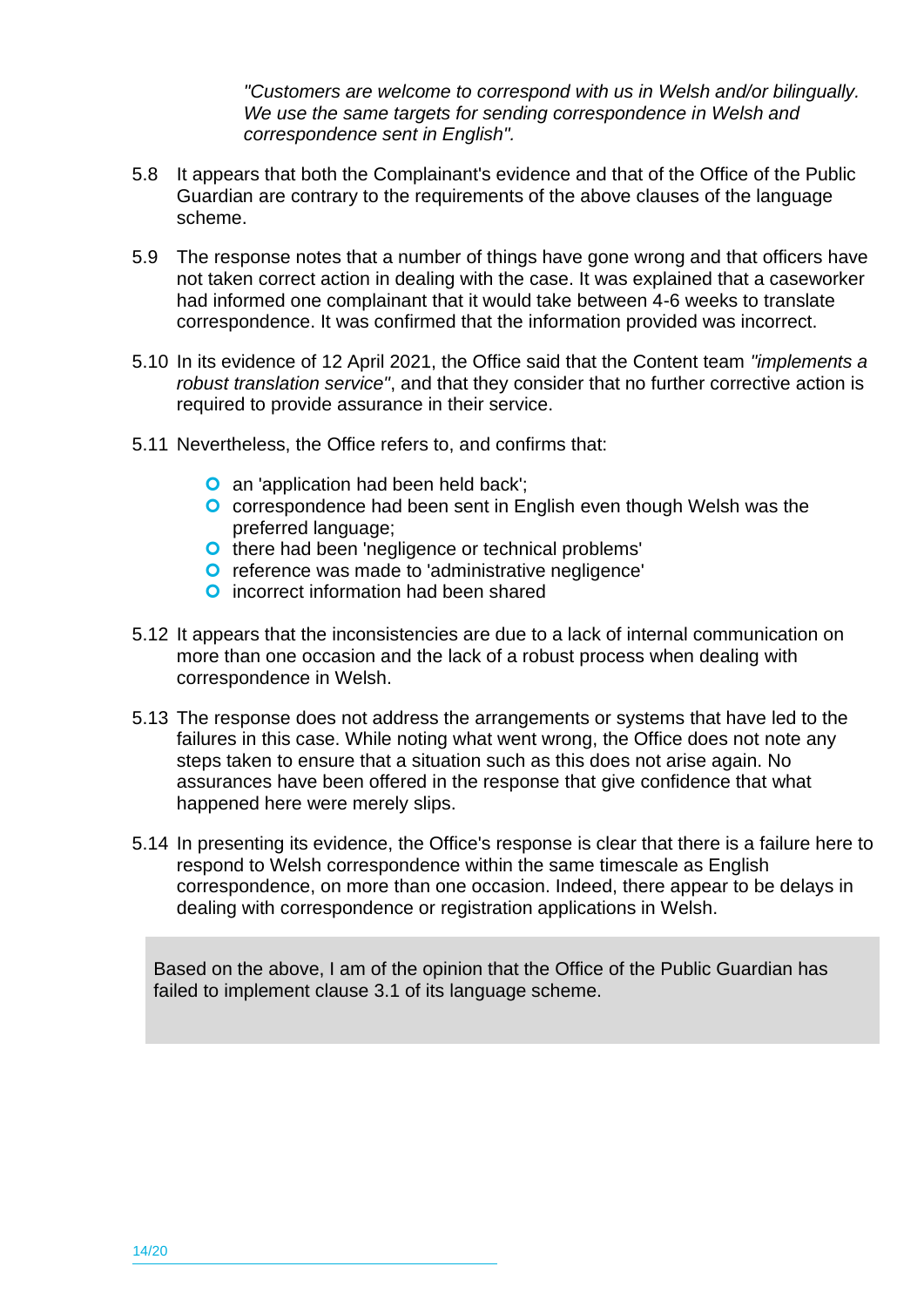#### **Conclusion 2: The Office of the Public Guardian Public Face**

*4.3 Publications and forms*

- *We will make sure that all our bilingual or Welsh language publications are available alongside the English versions in print or on our website at GOV.UK, and at the same time.*
- 5.15 The complainants were not able to complete an application for lasting power of attorney online in Welsh as the Welsh forms needed to be downloaded and printed whilst it is claimed that the information can be completed online in English.
- 5.16 One complainant mentioned that the Office of the Public Guardian webpage stated that: "You can make a lasting power of attorney (LPA) online – it's simpler than using paper forms and prevents a number of common mistakes". Applying online seems to be the way the Office of the Public Guardian recommends.
- 5.17 I considered the Office of the Public Guardian's comment that the reference to 'forms' in this context does not extend to their digital services.
- 5.18 I accept that the forms are available in Welsh for printing, but without the resource to enable an individual to make an application, by completing an online form in Welsh, the Office of the Public Guardian does not adopt the principle that it will treat the Welsh and English languages on a basis of equality whilst conducting public business in Wales, in accordance with its language scheme.
- 5.19 The fact that the Office does not calculate the time spent dealing with Welsh and English applications separately is a concern, as they cannot identify that problems arise, or that there are delays as a result of applications made in Welsh. In accepting that the statutory target is relevant and must be met for both languages, the timetable of the Welsh and English language service could also be measured separately for the purpose of ensuring compliance with the language scheme.
- 5.20 There appear to have been slips in dealing with a number of individuals' requests, and the Office has not proposed any changes to their arrangements, or proposed a supervision or management process in order to resolve these slips.

Based on the above, I am of the opinion that the Office of the Public Guardian has failed to implement clause 4.3 of its language scheme.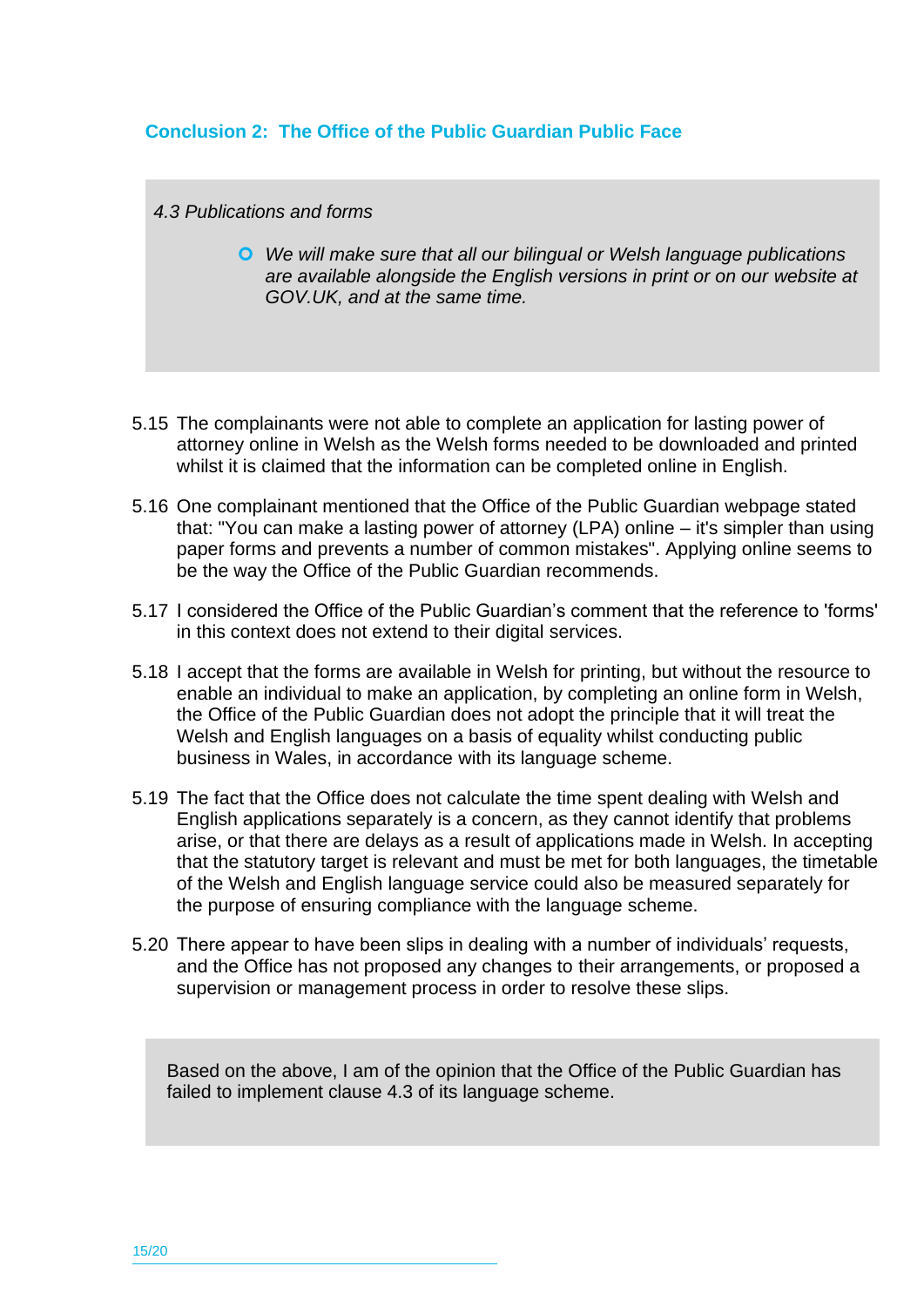#### **Conclusion 3: The Office of the Public Guardian Public Face**

*4.4 Internet*

- *We are responsible for providing content on our individual pages of this website, such as our homepage, forms and guidance and we will ensure that these are available in English and Welsh.*
- 5.21 The complainants were not able to complete an application for lasting power of attorney online in Welsh. One complainant noted that he clicked on the relevant link and was led to an English only page and resources.
- 5.22 I considered the evidence of the Office of the public Guardian which stated *"The current digital service for making a lasting power of attorney is only available in English".*
- 5.23 To comply with clause 4.4. of the language scheme, the website pages, including forms, need to be available in both Welsh and English, and links should lead to resources in the chosen language without any hindrance.
- 5.24 I considered that the Office of the Public Guardian stated that they were committed to ensuring that their lasting power of attorney services were available in Welsh "*at the earliest possible opportunity*". However, it is worrying that no timetable has been submitted indicating when the work will be completed, and when members of the public will be able to complete an application for lasting power of attorney online in Welsh. There is no evidence that they have considered the Welsh Language Commissioner's most recent guidance on bilingual software either.
- 5.25 I considered that the project will be run by the Ministry of Defence, and that it is not possible to set a date for the completion of the project as it is dependent on new legislation, and the work can take up to 4-5 years to complete.
- 5.26 I considered that the Office of the Public Guardian stated in correspondence dated 16 August 2021 that it would focus their efforts on the new LPA system that is to be built rather than invest in developing the 'My LPA' system in Welsh.
- 5.27 I considered the project to modernise the LPA process to be a large and complex one, however, the Office of the Public Guardian should consider using the Welsh language from the outset when planning and developing their information technology services rather than thinking about improvements or solutions at a later date.
- 5.28 The Office of the Public Guardian does not appear to recognise the seriousness of the situation and the frustration that has been caused to the complainants in trying to register for lasting power of attorney in Welsh.
- 5.29 Service users should not have to go out of their way to use Welsh. Organisations must offer Welsh language services that are of good quality and this needs to be done by default or proactively.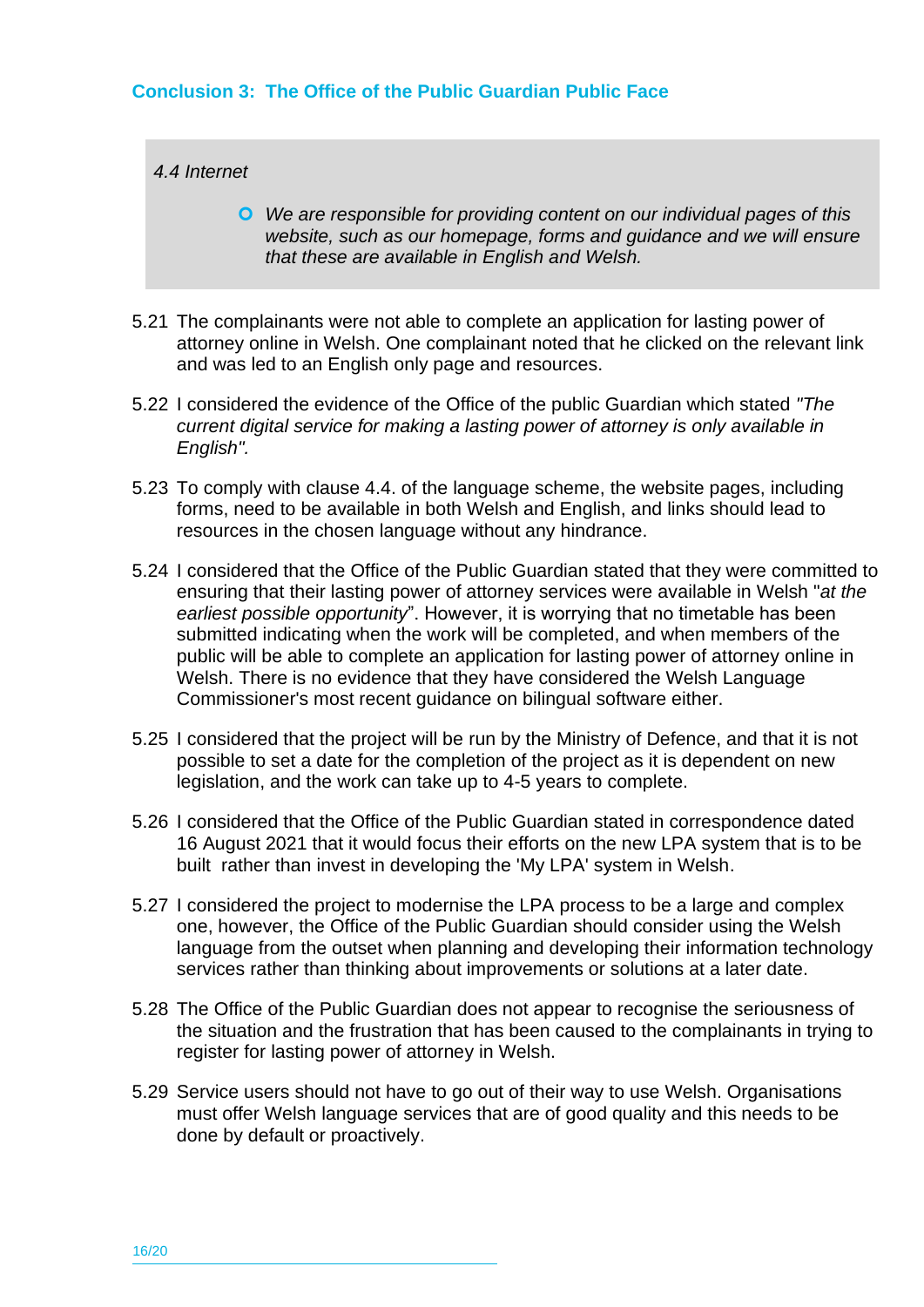Based on the above, I am of the opinion that the Office of the Public Guardian has failed to implement clause 4.4 of its language scheme.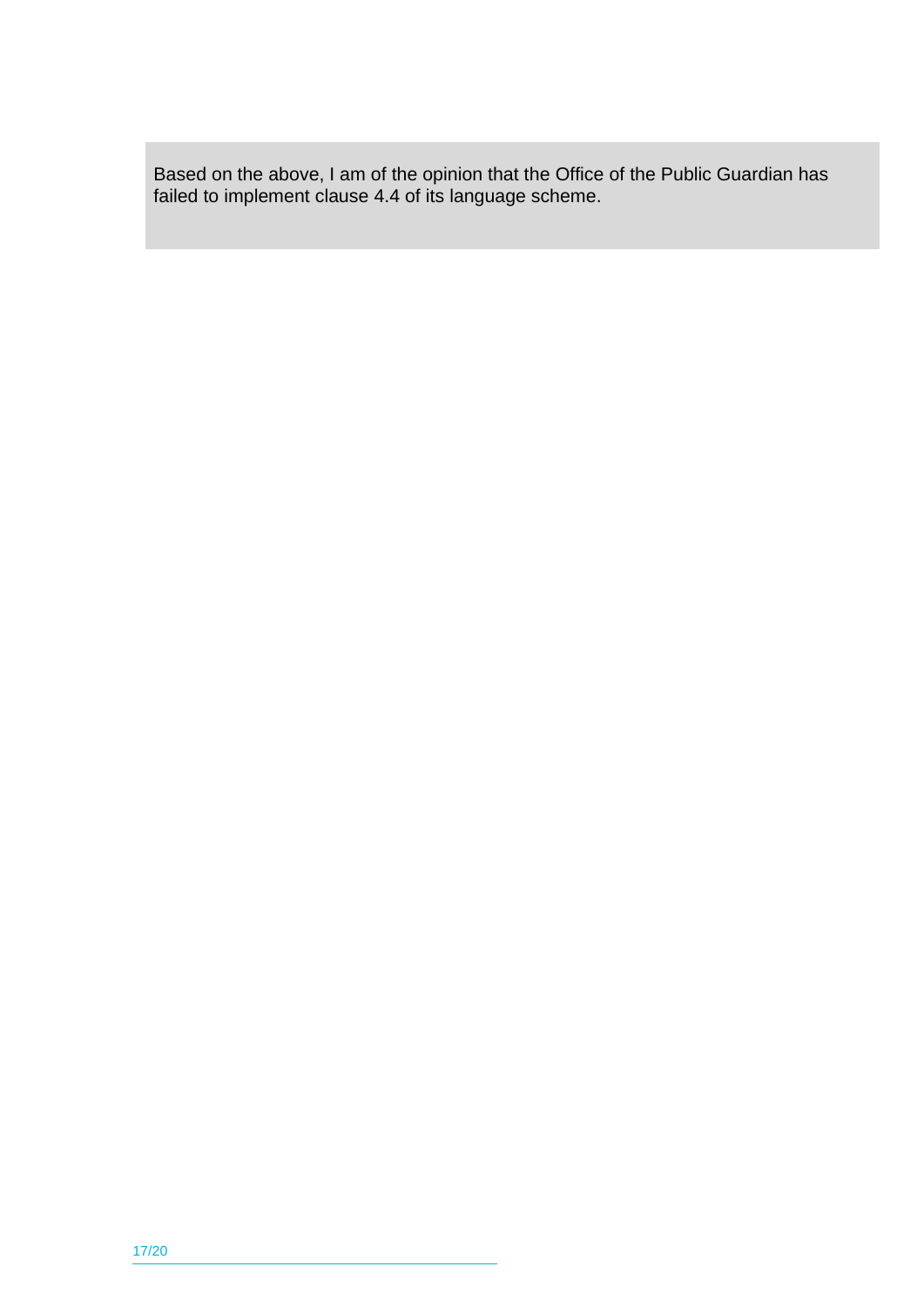### <span id="page-22-0"></span>**6 Recommendations**

6.1 Based on the findings of this investigation, I am of the opinion that the Office of the Public Guardian should act in accordance with the following recommendations provided under section 19 of the Act:

#### **Recommendation 1**

The Office of the Public Guardian should ensure that they consider the Welsh language from the very beginning when planning and developing its new LPA information technology services rather than think of improvements or solutions at a later stage.

*Evidence of this should be provided by 11 August 2022*

#### **Recommendation 2**

The Office of the Public Guardian should submit a detailed project plan for completing the work and completion of the project of enabling applications for lasting power of attorney to be made online in Welsh

*Evidence of this should be provided by 11 August 2022*

#### **Recommendation 3**

The Office of the Public Guardian should calculate the time taken dealing with requests for Welsh and English lasting powers of attorney separately. By doing so, it will be possible to record any problems or delays that arise.

*Evidence of this should be provided by 11 August 2022*